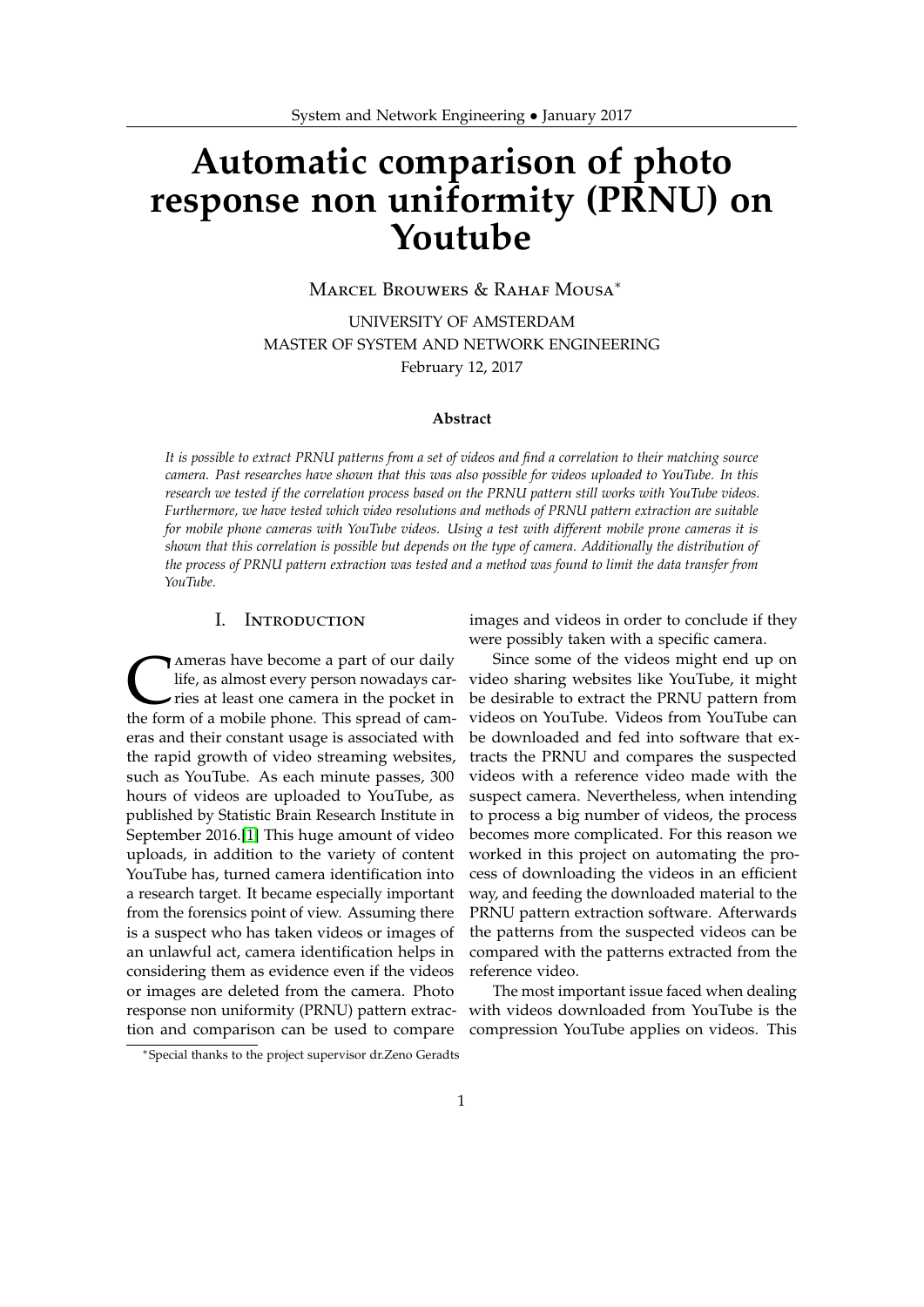compression is suspected to be affecting the PRNU making it harder to extract a good PRNU pattern.

In this project we have researched if the different video formats available on YouTube are suitable for PRNU pattern extraction. Furthermore, we have tested the PRNU extraction methods currently available in the PRNU Compare software <sup>[1](#page-1-0)</sup> with a set of YouTube videos from mobile phone cameras. Additionally we have performed a test in which the pattern extraction is distributed over 2 machines.

This report contains six sections that consecutively discuss the theoretical background that the research is based on, the former related work, the methodology followed through out the project, the results, in addition to the conclusion and possible future work.

## II. Related Work

Using photo response non uniformity (PRNU) to identify videos from YouTube was researched by Van Houten, Wiger and Geradts [\[2\]](#page-11-1). In their paper, which was published in 2009, they also used the PRNU Compare software from NFI and were able to confirm that it is possible to identify the correct cameras based on videos originating from webcameras after they have been uploaded to YouTube.<sup>[2](#page-1-1)</sup> The webcamera that was used had a native resolution of 640x480, while at the time the experiments were conducted, the highest resolution to view or download on YouTube was 480x360. That caused resizing of the uploaded videos. In addition, the videos were initially compressed by XViD or WMV before they were uploaded to YouTube.

The latest research that was conducted on camera identification on YouTube was in 2012 by Scheelen and Van der Lelie [\[4\]](#page-11-2). In their research, they investigated if the PRNU can be used to identify the original camera after the video has been re-encoded using the Advanced Video

Codec (H.264/MPEG-4). The video resolutions they researched were 640x480 and 1280x720. The conclusion of their research was that even after a video is re-encoded, it is still possible to link some videos to their original camera.[\[4\]](#page-11-2)

## III. Theory

In this section the most important concepts related the research are explained.

# I. Photo Response None-Uniformity (PRNU)

PRNU is a type of sensor pattern noise that is caused primarily by pixel non-uniformity (PNU). PNU is defined as different sensitivity of pixels to light caused by the inhomogenity of silicon wafers and imperfections during the sensor manufacturing process[\[3\]](#page-11-3). The character and origin of the PNU noise make it unlikely that even sensors coming from the same wafer would exhibit correlated PNU patterns [\[3\]](#page-11-3), which provides a unique sensor fingerprint[\[5\]](#page-11-4). This fingerprint can be used in proving that a number of videos or images were taken with a specific camera, or to link images and videos taken with the same camera without having the camera in possession. This method of camera identification was proposed by Lukáš, Fridrich and Goljan in 2005.[\[3\]](#page-11-3)

To assert a match between PRNU patterns, three steps have to be taken. The first step is the PRNU noise extraction from an image or a video's frame under investigation:

$$
W = I - F(I) \tag{1}
$$

where **I** is the original image, **F** the denoising operator and **F(I)** the denoised image.[\[6\]](#page-12-0) The most well known denoising algorithms are the Wavelet filter [\[3\]](#page-11-3), Anisotropic Diffusion (AD) filtering[\[7\]](#page-12-1), Adaptive Spatial (AS) filtering [\[8\]](#page-12-2) and FSTV algorithm [\[6\]](#page-12-0).

<span id="page-1-0"></span><sup>&</sup>lt;sup>1</sup>Provided to us by the Netherlands Forensic Institute

<span id="page-1-1"></span><sup>2</sup> In their experiments they used a wavelet filter from Lukáš *et al.* [\[3\]](#page-11-3)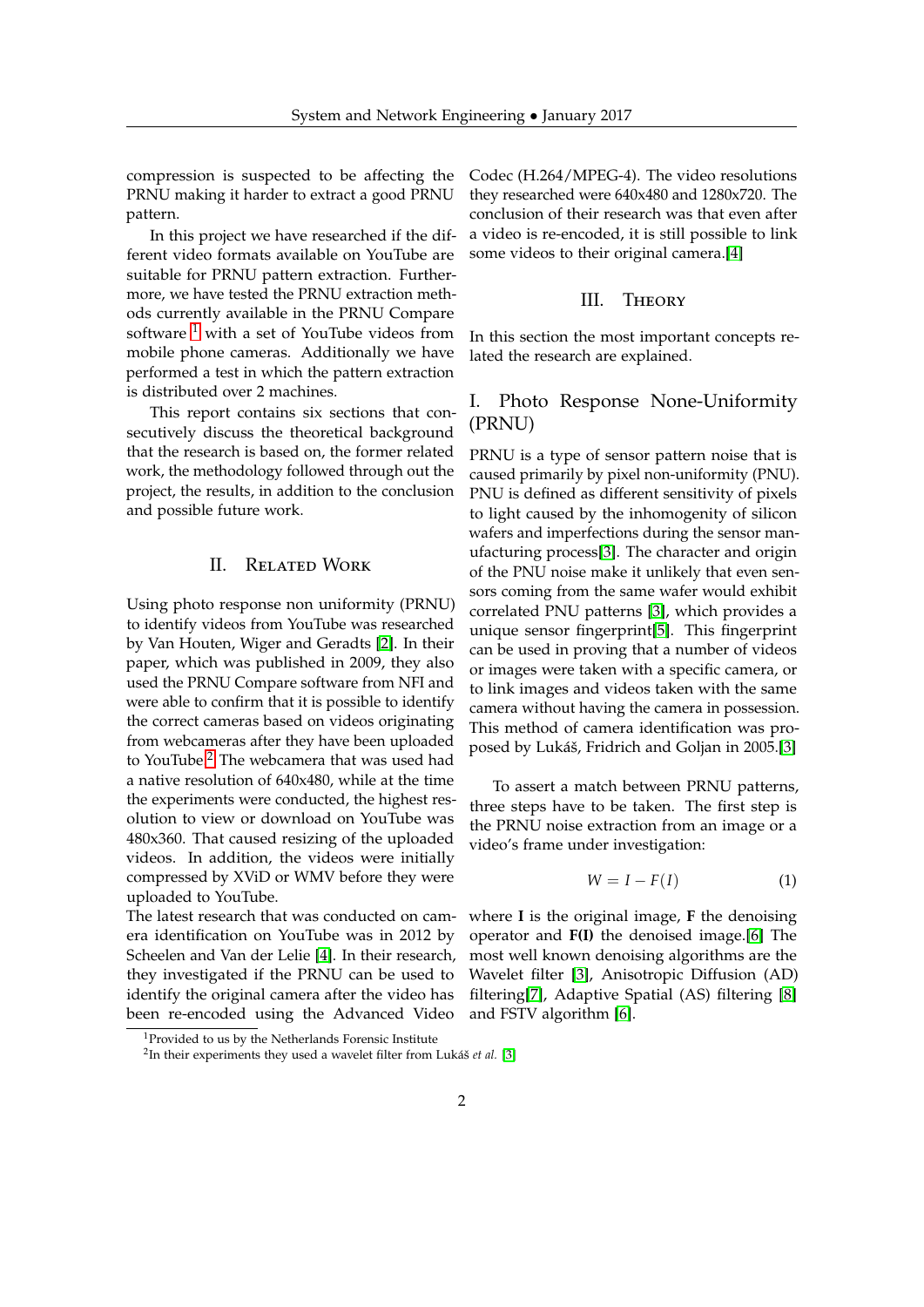The second step is to obtain the Sensor Pattern Noise (SPN), which is the estimation of the PRNU pattern. That can be done by averaging flat-field<sup>[3](#page-2-0)</sup> images or video's frames. There are several ways to do this, such as Basic SPN, MLE SPN and Phase SPN.[\[6\]](#page-12-0)

The third step is to detect whether a suspect image correlates to a reference SPN. For this either the Normalized Correlation or the Peakto-Correlation Energy (PCE) ratio can be used. Peak-to-Correlation Energy ratio was introduced by Goljan [\[9\]](#page-12-3) as a replacement for the normalized correlation detector. According to Goljan: "Properties of PCE are especially useful when a periodic signal common to images from various cameras (like the linear pattern) enter the image noise residuals."[\[9\]](#page-12-3) Which means that it prevents false positives when images from different cameras have a common periodic signal because they will have a lower PCE. It also lowers the PCE of true positives, but the PCE of true positives is usually so high that this difference is not significant to the end result. It should also be possible to define a universal threshold with PCE, while for normal correlation this threshold differs per camera.[\[10\]](#page-12-4) For these reasons we have used PCE in our experiment instead of the normalized correlation.

## <span id="page-2-3"></span>II. YouTube

Videos uploaded to Youtube get re-encoded in a variety of different formats. These formats are combinations of different resolutions, codecs and containers. The list of formats for a specific video can be obtained by downloading the get\_video\_info file for the video, which is a file in an XML based format listing video formats available for the video. Currently the get\_video\_info file can be obtained using the fol- ${\rm lowing~URL^4:~https://www.youtube.com/get\_}$  ${\rm lowing~URL^4:~https://www.youtube.com/get\_}$  ${\rm lowing~URL^4:~https://www.youtube.com/get\_}$ [video\\_info?&video\\_id=](https://www.youtube.com/get_video_info?&video_id=). The video id of the video is to be filled in after video\_id=. The get\_video\_info file often contains a reference to the MPD DASH manifest file for streaming purposes. The MPD DASH manifest contains references to segments of the video in different resolutions. Each segment contains a short amount of playback time for the video, and the player on the client device plays the segments consecutively. This way the client side player can switch between resolutions depending on the bandwidth available and the resolution selected by the user. For the experiments described in this report, only the video formats in the get\_video\_info file are used since the DASH video parts would not get accepted by the PRNU Compare software. In table [1](#page-2-2) the formats used in our experiments are listed. We chose these formats because they are available for most YouTube videos and are accepted by the PRNU Compare software.

<span id="page-2-2"></span>

| <b>Itag</b> | Resolution       | Codec | Container |
|-------------|------------------|-------|-----------|
| 17          | 176 x 144        | mp4v  | 3gp       |
| 18          | $640 \times 360$ | H.264 | mp4       |
| 22          | 1280 x 720       | H.264 | mp4       |
| 36          | $320 \times 180$ | mp4v  |           |

**Table 1:** *Itag formats used in our experiments*

## IV. METHODOLOGY

In this chapter we are going to describe the software and hardware environment used in the experiment. Furthermore, we are going to describe the approach we followed while conducting the experiments.

## I. Experimental Environment

#### **I.1 PRNU Compare software**

The PRNU Compare software from NFI is the essential element in the experiments we conducted. The software is used to extract the PRNU pat-

<span id="page-2-1"></span><span id="page-2-0"></span> ${}^{3}$ Images or videos which are homogeneously coloured and evenly lit, such as a white paper or a blue sky

<sup>&</sup>lt;sup>4</sup>We found the URL to download these files in the source code of the youtube-dl program. It was not found in the documentation for the YouTube API so this method might not work in the future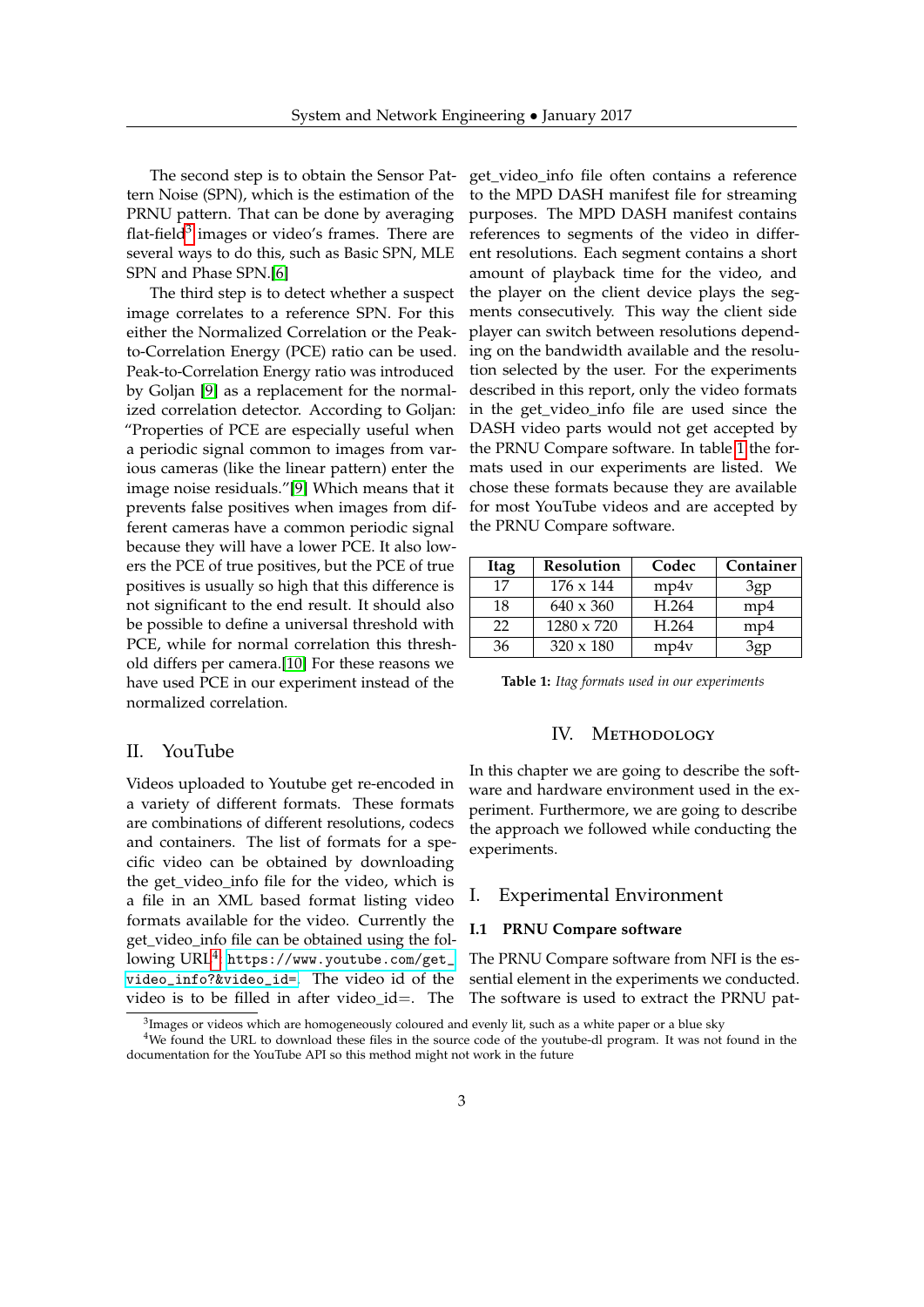terns from images and videos, in addition to comparing the patterns. The software consists of a Java jar file which can be used to extract the PRNU pattern from the video. The PRNU Compare software averages the PRNU extracted from a configurable number of frames and saves the extracted PRNU patterns in a pattern file. Furthermore, it keeps a list of extracted patterns in a an XML file. A special version of the PRNU Compare software that accepts CLI parameters was made available to us for the experiment in order to automate the process of PRNU extraction. The software supports 4 different filters for PRNU extraction: 2nd order (FSTV) extraction filter, 4th order extraction filter [\[11\]](#page-12-5), wavelet Daubechies filter [\[3\]](#page-11-3) and a wavelet Coiflet filter [\[3\]](#page-11-3). The required filter can be set when performing the extraction. The number of frames from the video to be taken to average the PRNU pattern can also be set using the commandline. The comparison of the PRNU patterns can currently only be done using the graphical interface of the software.

#### **I.2 Downloading the videos**

The different video formats available for downloading of a video on YouTube are listed in the get\_video\_info file as explained in section [II.](#page-2-3) To save developing time, the software youtube-dl is used to extract the different video formats available from the get\_video\_info and manifest files generated by YouTube. The different formats are indicated by Youtube using different "Itags". The output of Youtube-dl is parsed using a PHP script which selects a preferred (Itag) format. Then Youtube-dl is used again to obtain the URL of the file for the specific format. Youtubedl can be used to download whole video files from Youtube. However, downloading the whole videos from Youtube would be a waste of bandwidth if only 200 frames of the video are needed. For this, a feature of FFmpeg comes in handy. FFmpeg can be set to download only part of the file. FFmpeg will send a TCP reset packet to the server when a big enough part of the video is

received, signaling the file transfer to stop. This saves bandwidth and speeds up the processing of a batch of videos. FFmpeg can also be used to skip the first several seconds of a video in case there is a title or leader at the beginning of the video. However, the first seconds of the video that are skipped will still be downloaded.

#### **I.3 Search and queue management**

In order to make the process of selecting the videos for PRNU extraction simple, we created a web interface to search the videos using the Youtube API. The videos can be selected and are then added to the queue (a table within a MySQL database) for processing. To start the processing of the queue, a script is set up to run using crontab. The script checks if there is anything in the queue to process. We ran a maximum of 3 instances of the PRNU Compare software at once per machine in order to efficiently use the CPU. Once added to the queue, jobs can also be removed from the queue using the web interface.

#### **I.4 Hardware**

The cameras used to conduct the experiment were solely mobile phone cameras. In total 12 different mobile phone cameras are used in the experiment. The set consists of 5 Apple Iphone devices, a Windows Phone device and 6 Android devices of which two Huawei and 4 Samsung devices. An overview of the mobile phone cameras used in the experiments can be found in table [2.](#page-4-0)

| Camera | Model     | Recorded           | Frame          |
|--------|-----------|--------------------|----------------|
|        |           | resolution         | rate $\approx$ |
|        | Apple     | $1920 \times 1080$ | 30             |
|        | Iphone 5  |                    |                |
| 2      | Microsoft | 1920 x 1080        | 25             |
|        | Lumia 950 |                    |                |
| 3      | Apple     | 1920 x 1080        | 30             |
|        | Iphone 5  |                    |                |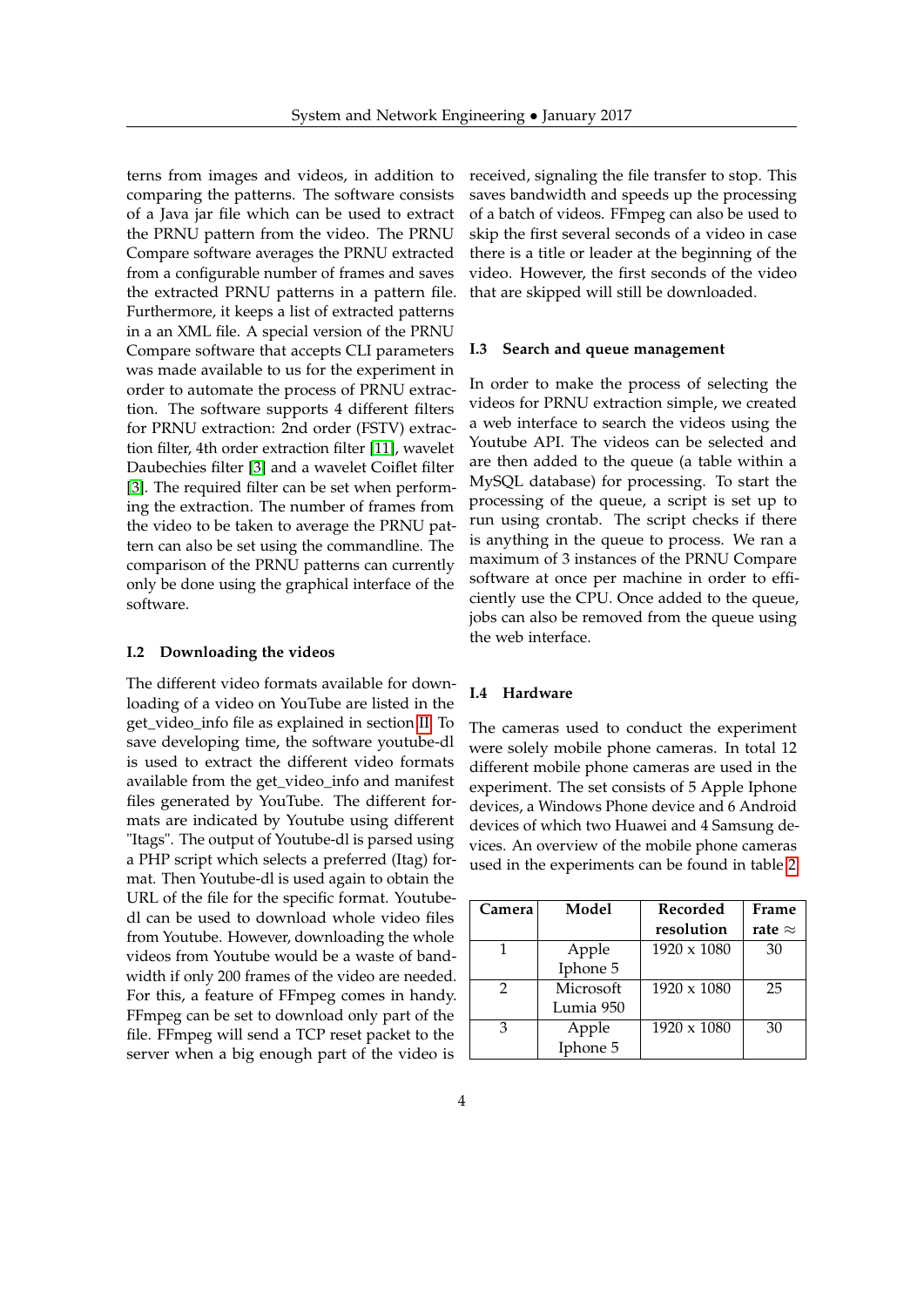<span id="page-4-0"></span>

| Camera | Model      | Recorded           | Frame          |
|--------|------------|--------------------|----------------|
|        |            | resolution         | rate $\approx$ |
| 4      | Huawei     | 1280 x 720         | 30             |
|        | Y530       |                    |                |
| 5      | Samsung S5 | 1920 x 1080        | 30             |
| 6      | Apple      | 1920 x 1080        | 30             |
|        | Iphone 6   |                    |                |
| 7      | Apple      | $1920 \times 1080$ | 30             |
|        | Iphone 6s  |                    |                |
| 8      | Apple      | 1920 x 1080        | 30             |
|        | Iphone 5s  |                    |                |
| 9      | Samsung    | 1920 x 1080        | 30             |
|        | GTI9301I   |                    |                |
| 10     | Samsung    | 1920 x 1080        | 30             |
|        | $SM-G531F$ |                    |                |
| 11     | Samsung    | 1920 x 1080        | 30             |
|        | Galaxy     |                    |                |
|        | Note 2     |                    |                |
| 12     | Huawei P8  | $1920 \times 1080$ | 30             |
|        | Lite       |                    |                |

**Table 2:** *Cameras*

For extracting the PRNU patterns from the YouTube videos, we used a server with an Intel Xeon E3-1240L v5 CPU clocked at 2.10GHz and equipped with a Crucial BX200 SSD. For the distribution experiment where we let two servers work in parallel, we used an additional server equipped with the same hardware. The two servers have a 1000 Mbit link between them and a connection to the internet of adequate speed.

## **I.5 Putting it all together**

For letting everything work together a number of PHP scripts is made and a MySQL database is created. The MySQL database is used to keep track of what is in the queue for processing and the status of the processing. The PHP scripts are used to invoke the youtube-dl software, download the videos using FFmpeg, and extracting the PRNU patterns using the PRNU Compare software. As an extra, the PHP scripts are written such that the workload can be distributed over multiple servers to speed up the processing of the videos. The PHP scripts, set as cronjobs on the "slave server", periodically contact the master server to check if there are any videos in the queue that can be processed. This is done with an HTTP request and a video id is received back as a response if a video is in the queue for processing. The slave server will then receive a video id of a video to be processed if items are in the queue. If the slave server has successfully extracted the PRNU pattern the pattern file is sent to the master server using the HTTP POST request method, after which the extracted pattern is stored on the master server.

## V. CONDUCTED EXPERIMENTS

In our research, we have conducted three experiments which are related to each other in their results but not necessarily in their set up. In this section we will explain the approach we followed in the three experiments separately.

## I. Experiment 1: Testing video formats and extraction methods

Before starting the automation process of PRNU extraction of videos from YouTube, we were faced with a substantial question:

## **To which extent is it still possible to match PRNU patterns of videos on YouTube with the originating cameras?**

The purpose of this first experiment is answering this question and find the optimal settings that can be used in the later experiments.

In order to collect the necessary data for our research we recorded videos with the mobile devices mentioned in Table [2.](#page-4-0) With each mobile phone camera we recorded three videos with a length of 40 seconds. The first video is the flat-field video of a white surface (a wall or a white paper) with a slight movement. The other two videos (which we call Natural videos) were taken in a room or outside of the build-

<span id="page-4-1"></span> $5$ We have done that in order to make our experiment more realistic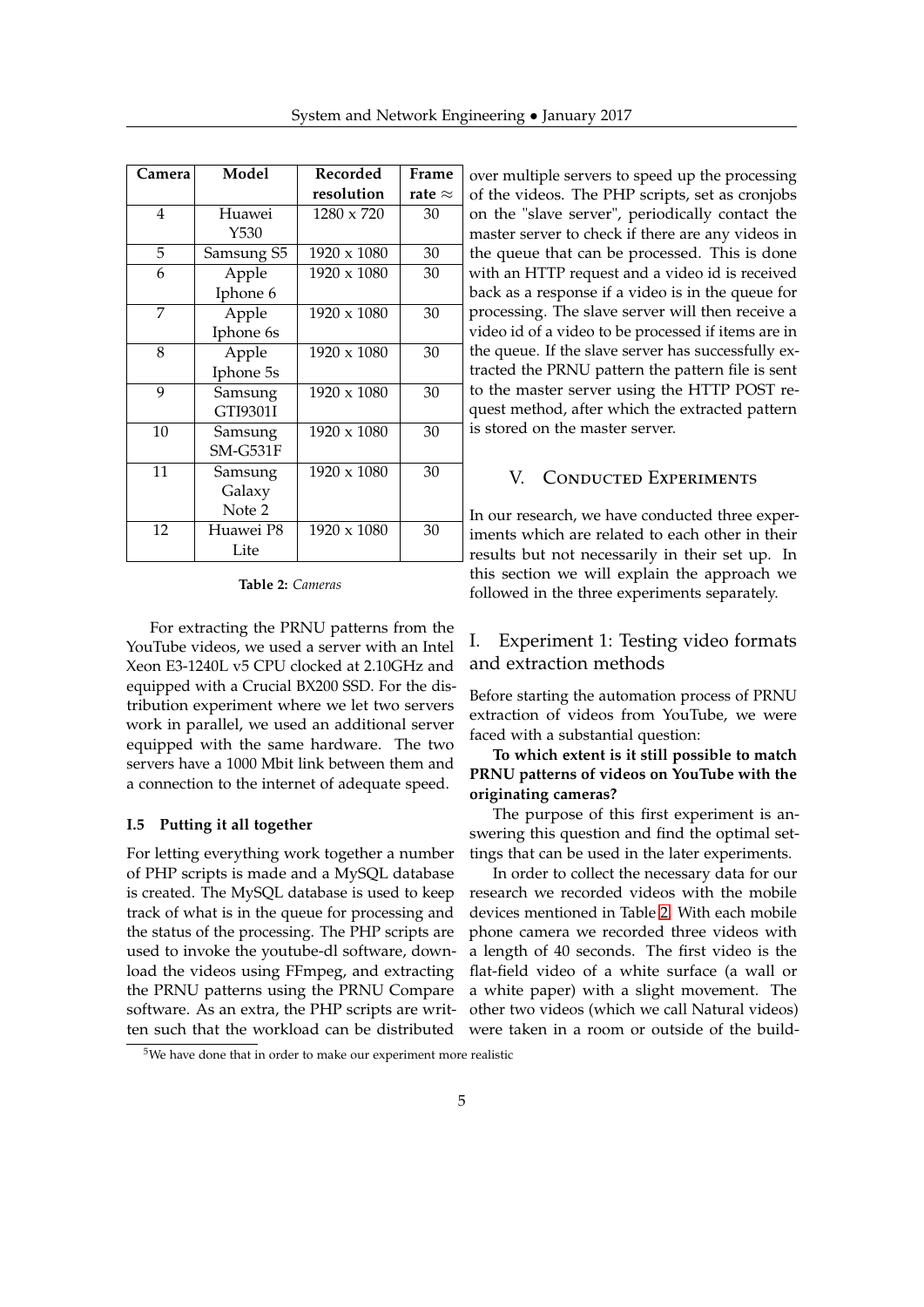ing, disregarding the lighting or the repeat of scenes between the two videos.<sup>[5](#page-4-1)</sup> In the research conducted by van Houten et al [\[2\]](#page-11-1), they have proven that a reliable estimate is found by averaging the patterns from approximately 200 images. Depending on this conclusion, we have recorded videos of 40+ seconds that at least contain between 1000 and 1200 frames each, thus containing enough frames to average the PRNU from at least 200 frames. We have chosen this video length in order to spread the frames taken to extract the PRNU pattern.

After collecting the videos, we first uploaded all the videos, including the flat-field videos, to YouTube. When downloading the flat-field videos from YouTube and use the PRNU patterns extracted from these flat-field videos to identify the other videos, no videos could be correctly matched to their PRNU pattern extracted from the flat-field video downloaded from YouTube. We suspected that because the flat-field videos are homogeneously coloured, they are losing a lot of data in the compression YouTube applies on the uploaded videos. For this reason, we started uploading only the two natural videos to YouTube without specifying any special settings. Then we used the script we wrote to download those videos and feed them to the PRNU Compare software with the needed configurations specified in the configuration file. In the general case the configurations specified four video formats with the itags 17,18,22 and 34. [1 on page 3](#page-2-2) We have chosen these formats because they cover low and high resolutions, in addition to the fact that those are the formats accepted by the PRNU Compare software. We also extracted the PRNU patterns using the four available methods in the PRNU Compare software.

In parallel to the aforementioned process, we have re-encoded the original flat-field videos to H.264 encoded files with resolutions corresponding to the formats from YouTube. We made sure the least possible compression was used (CRF value of 0) in order to minimize the loss in PRNU data. We did not truncate the flat-field videos but kept them at their original length of between 40 and 50 seconds. After that we fed the resulting videos to the PRNU Compare software with the four available methods of PRNU extraction. The last step was comparing the flat-field video with the whole set of natural videos that have the matching format and PRNU extraction method.

## II. Experiment 2: Identifying the correct camera from a larger set of videos

In this experiment we have tested PRNU extraction with a larger set of videos. In order to conduct this experiment, we have added 1000 videos to the queue for processing, including the Natural videos for the different mobile phone cameras we have uploaded to YouTube. The videos, other than the Natural videos from our earlier test, are videos that we selected from YouTube using the search interface that we created. The Itag formats that we processed were in the preference order: 22, 18, 36 and 17. We downloaded 30 seconds of the video and fed it to the PRNU Compare software for extracting the PRNU. For that, we have chosen the 2nd order extraction filter as it gave the most correct results in the first experiment. In addition to testing this with 30 second fragments we have repeated this experiment with 10 second fragments of the videos.

We have done this experiment in order to test if the videos can be matched to their correct cameras when part of a larger set of videos.

Secondly, we wanted to find out if we succeeded with limiting the data transferred for a large number of videos.

# III. Experiment 3: Distributing the PRNU pattern extraction over multiple machines

For this experiment we adapted the experimental environment in order to make the downloading and the pattern extraction of the videos distributed. We designated one of the servers as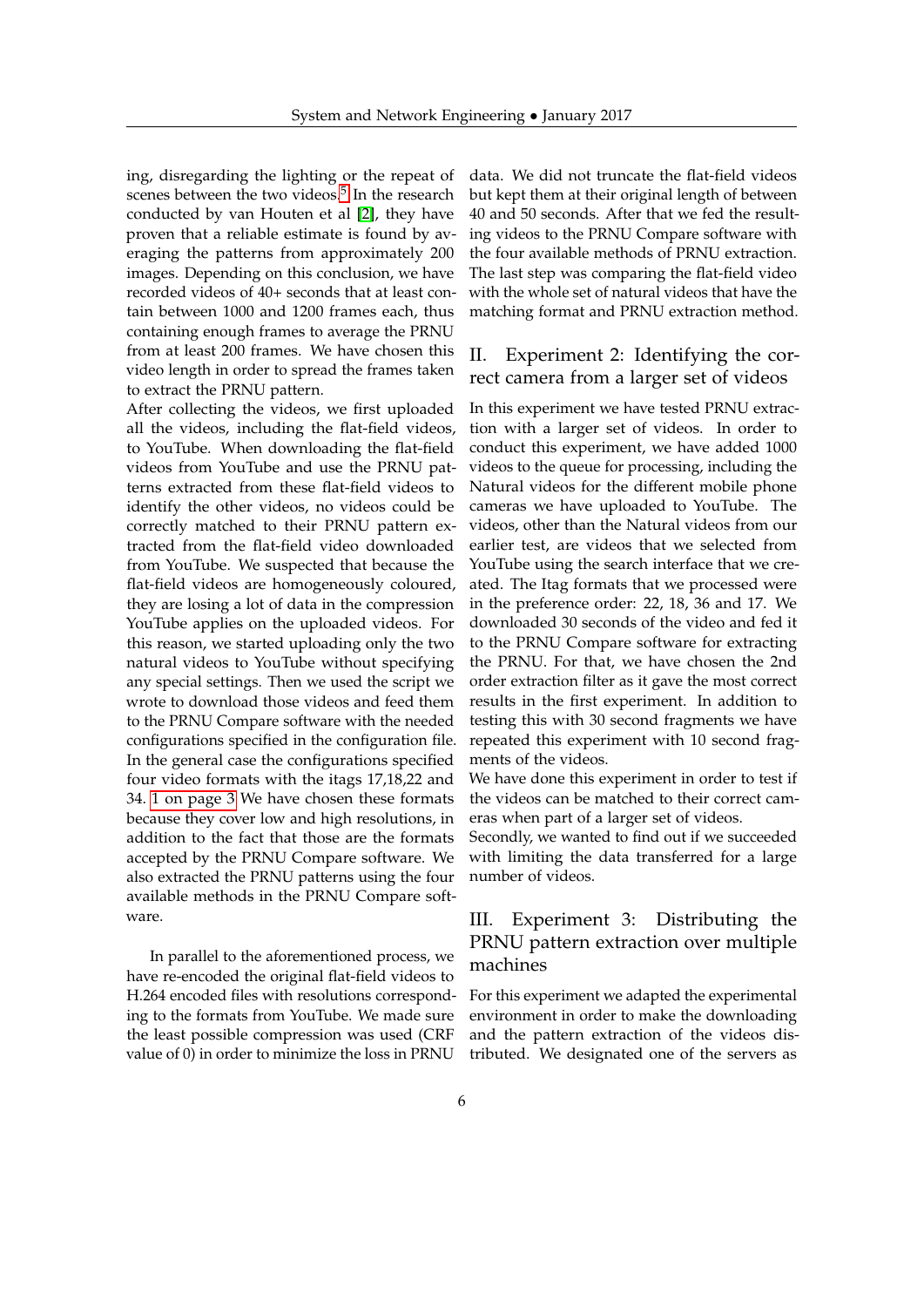the master server and adapted the worker script such that it would request a video id to process from the master server via an HTTP request and then start working on the specific video. When the pattern extraction of the video is done the script will send the pattern file using an HTTP POST request method to the master server where the pattern file is then stored. Along with the pattern file, information about the pattern is sent to the master server such as the resolution and the extraction method. This information is required for building the XML file which is required by the PRNU Compare software to do the comparison of the patterns. Additionally, the error handling of the script was edited such that possible errors that occurred are also sent to the master server and show up in our interface.

After performing small tests to see if the distributed processing of the videos worked, we added the set of 1000 videos to the queue in order to be able to benchmark the distributed processing. The Itag formats that are processed are in their preferred order: 22, 18, 36 and 17. The goal of the experiment is to be able to show that it is possible to improve the speed of downloading and extracting the PRNU pattern from the YouTube videos by distributing the processing over multiple machines. We kept track of the time and the number of successfully processed videos. Additionally, we kept track of the amount of data traffic on each server. For this experiment we used two servers both equipped

with an Intel Xeon E3-1240L v5 CPU clocked at 2.10GHz. We processed the set of 1000 videos 3 times with a single server and 3 times with both servers in parallel and averaged the results to be able to do a comparison. The same set of 1000 videos was used each time. For this experiment 15 seconds of the video are downloaded of which the last 10 seconds are used for the pattern extraction using 200 frames.

## VI. Results

In this section we will present the results of the three conducted experiments.

# I. Results of experiment 1: Testing video formats and extraction methods

At the end of this experiment, we had a set of results that consists of 16 comparisons for each camera.[6](#page-6-0) In order to be able to assert that the camera is identified, both natural videos taken with a specific camera should give a PCE value that is higher than the first mismatch when compared with the matching flat-field PRNU pattern. We expect the PRNU match results to give a high difference in PCE values between the second match and the first mismatch. Analyses of the results is separated into two steps; the first step was finding the format that yields the most correct results. While the second step was finding the PRNU extraction method that yields the most correct results.

<span id="page-6-0"></span> $6$ For each camera we had 3 videos in four formats and for each format the PRNU was extracted using 4 different methods.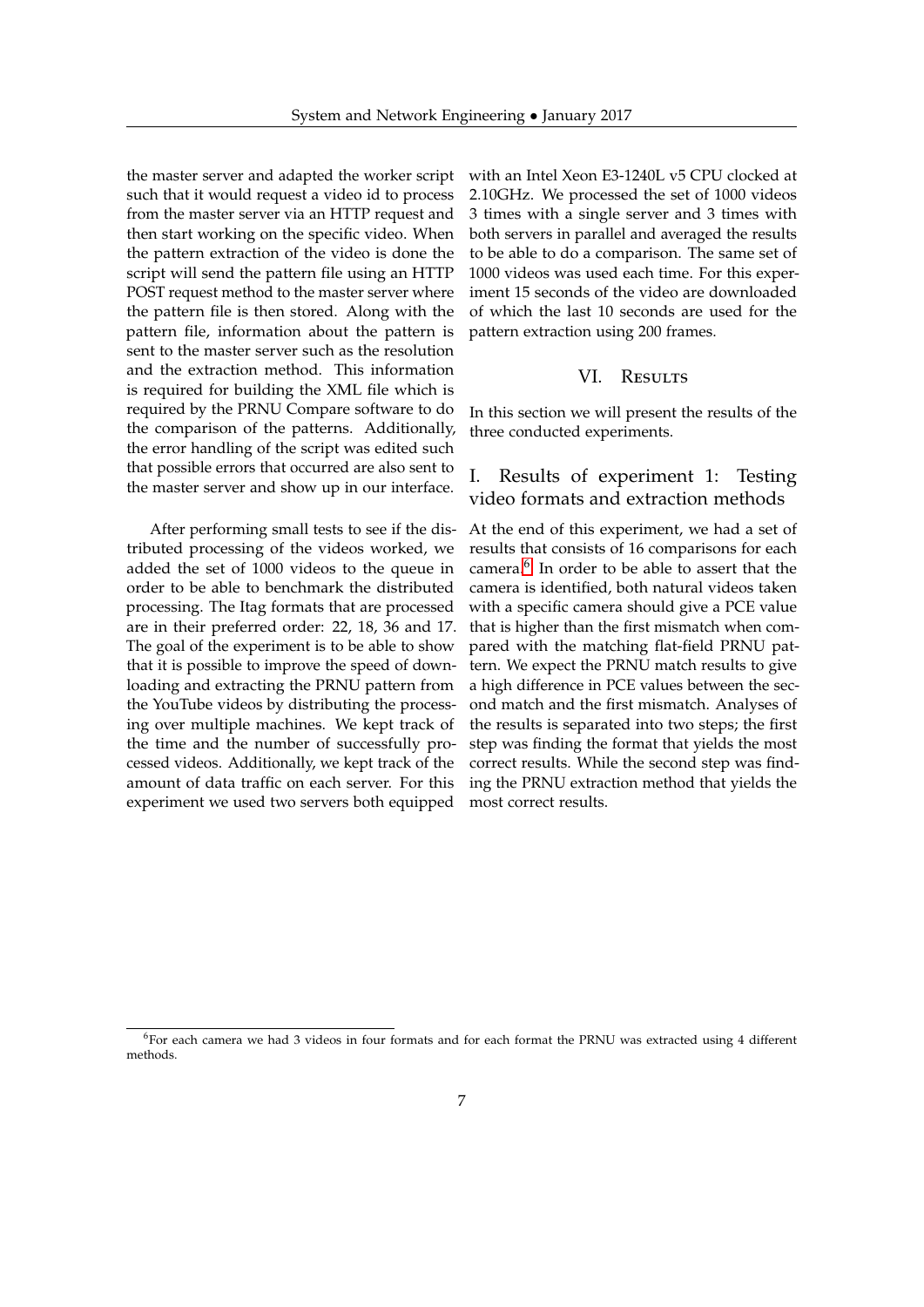<span id="page-7-1"></span>

**Figure 1:** *PCE values for the 12 cameras' videos in format 17 with 2nd Order PRNU extraction method*

A sample of the format test results  $<sup>7</sup>$  $<sup>7</sup>$  $<sup>7</sup>$  of this</sup> experiment is presented in Figure [1.](#page-7-1) In this plot, the red X's represent the first mismatch and the other two dots represent the matches with the two natural videos. This is the plot for the test with Itag format 17 with a resolution of 176 x 144. The results presented in this plot show that that 9 of the tested cameras gave low PCE values for the matches and higher PCE values for the first mismatching pattern. Furthermore, the remaining 3 cameras gave a high PCE value for one of the matching patterns, yet the second match got a lower PCE value than the first mismatch. We also tested the matching with the Itag formats 18, 36 and 22.

A sample of the results with the Itag 22 format (1280 x 720) is presented in Figure [2 on the](#page-8-0) [next page.](#page-8-0) In this plot we can see that 6 of the 12 cameras gave high PCE values for the two matching patterns which are higher than the PCE value of the first mismatching pattern. Furthermore, the remaining 6 cameras gave a PCE value for the first mismatching pattern that is either higher than one or both of the matching patterns. We have drawn this plot in the logarithmic scale because the range of the PCE values is  $big.$ <sup>[8](#page-7-2)</sup>

Another sample of the results is presented in Figure [3 on the following page,](#page-8-1) which is a plot of the results from the Itag 22 format with the wavelet Daubechies filter. In this plot we can see that all the cameras gave a PCE value for the first mismatching pattern that is higher than one or both of the matching patterns.

<span id="page-7-0"></span> $<sup>7</sup>$ Based on the final results of this experiment, we have chosen to present the results of 2nd order method combined with</sup> the lowest resolution we worked with.

<span id="page-7-2"></span> ${}^{8}$ The results contained negative values, for that reason we added the constant number 2 to the plot of the whole set in order to plot the data in the logarithmic scale.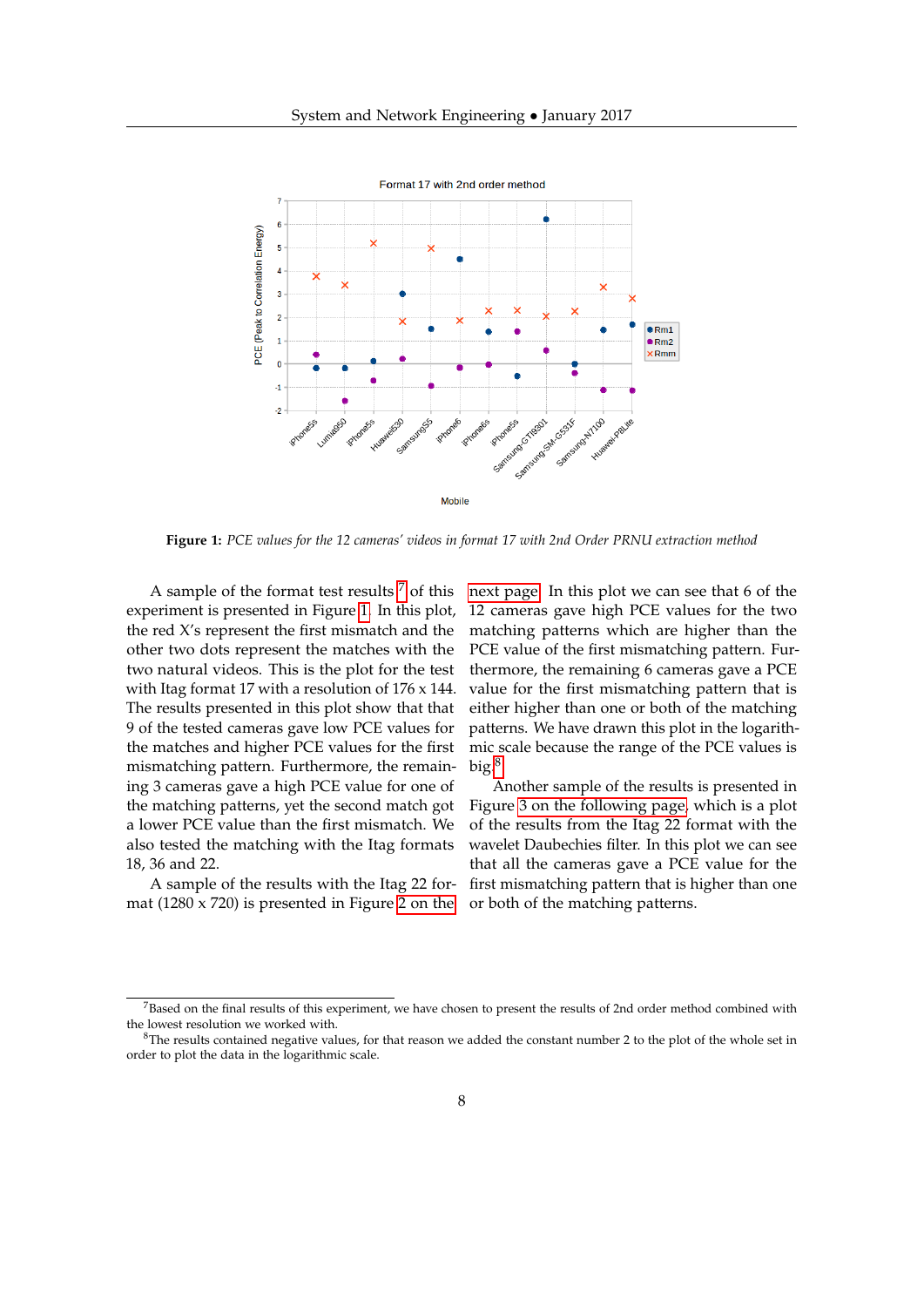<span id="page-8-0"></span>

<span id="page-8-1"></span>**Figure 2:** *PCE values for the 12 cameras' videos in format 22 with 2nd Order PRNU extraction method*



**Figure 3:** *PCE values for the 12 cameras' videos in format 22 with Wavelet Daubechies PRNU extraction method*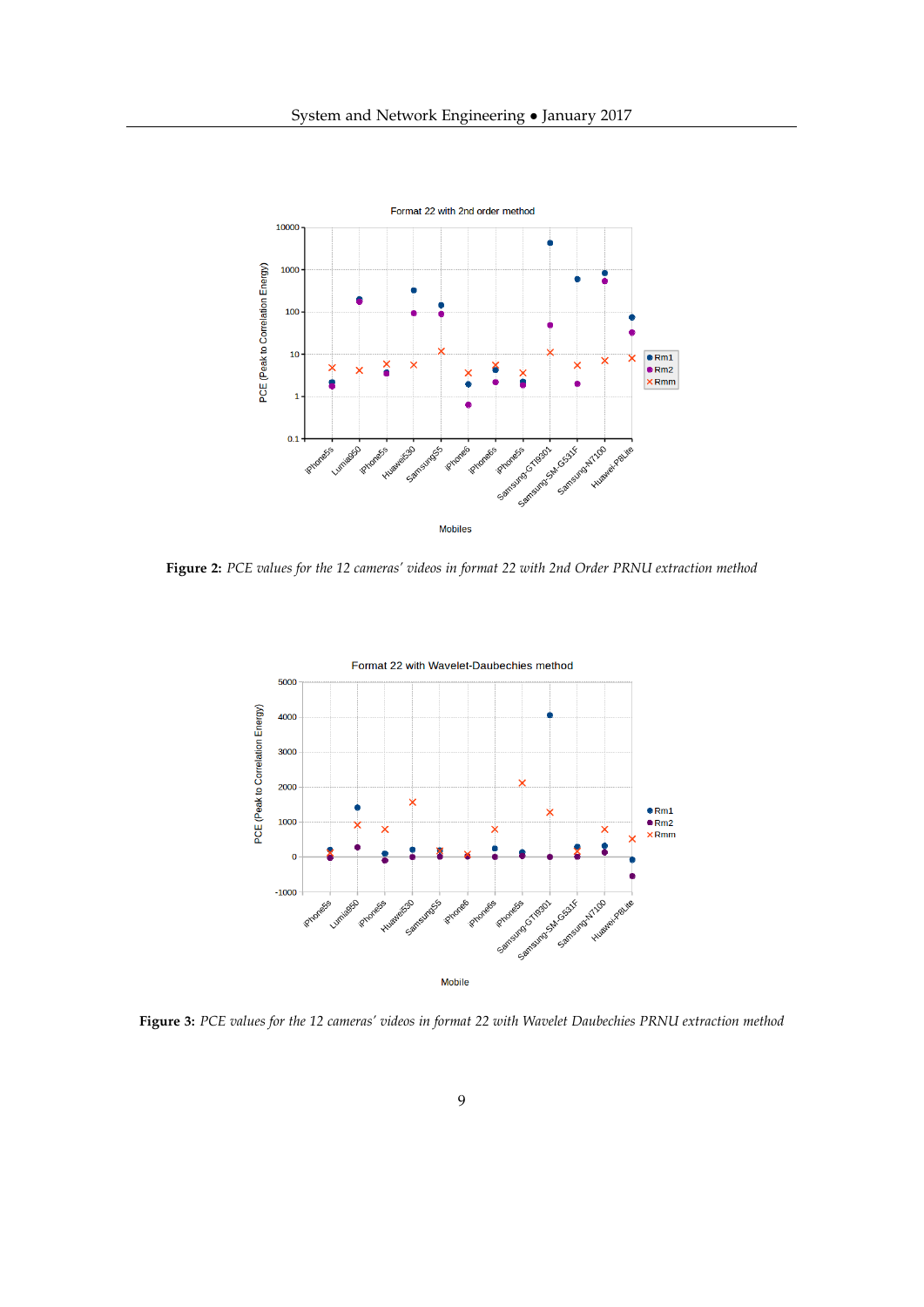<span id="page-9-2"></span>

**Figure 4:** *PCE values for comparing the 962 videos with the flat-field videos*

II. Results of experiment 2: Identifying the correct camera from a larger set of videos

The results of this experiment, in which we scale the total set of videos up to 1000 videos <sup>[9](#page-9-0)</sup> from which we try to identify the videos from the different cameras. Out of the list of 1000 videos 962 PRNU patterns were successfully extracted <sup>[10](#page-9-1)</sup>. The results of this experiment are presented in Figure [4.](#page-9-2) In this plot we can see that for 6 out of the 12 cameras, at least one of the two videos resulted in a PCE value higher than their mismatch, thus correctly identifying the mobile phone camera. Furthermore, for the remaining 6 cameras the PCE value for the first mismatching pattern was higher than the PCE value of the correct videos.

# Results of experiment 3: Distributing the PRNU pattern extraction over multiple machines

When running the experiment with the one server setup, the patterns of on average 974 videos got extracted successfully, as presented in Table [3 on the following page.](#page-10-0) For the one server setup the videos got processed in an average time of 203.2 minutes (average out of 3 tests), resulting in a rate of 288 patterns extracted per hour. In the one server setup, we can see we received about 4.16 GB (average out of 3 tests) of data from YouTube servers for the 974 videos. The two servers setup showed, as presented in Table [3 on the next page,](#page-10-0) that an average of 971 videos were downloaded and processed successfully in an average time of 97 minutes (average out of 3 tests). The rate of pattern extracting for the videos ended up around 601 videos an hour.

<span id="page-9-0"></span> $9$ We have collected these videos from YouTube by searching for different subjects, we have also included the video id's of the natural videos taken in the first experiment.

<span id="page-9-1"></span> $10$ Not all videos were always successfully processed. Videos can turn out to be live streams, deleted in the meanwhile or the formats we use for extracting are not available at the time of requesting in the get\_video\_info file.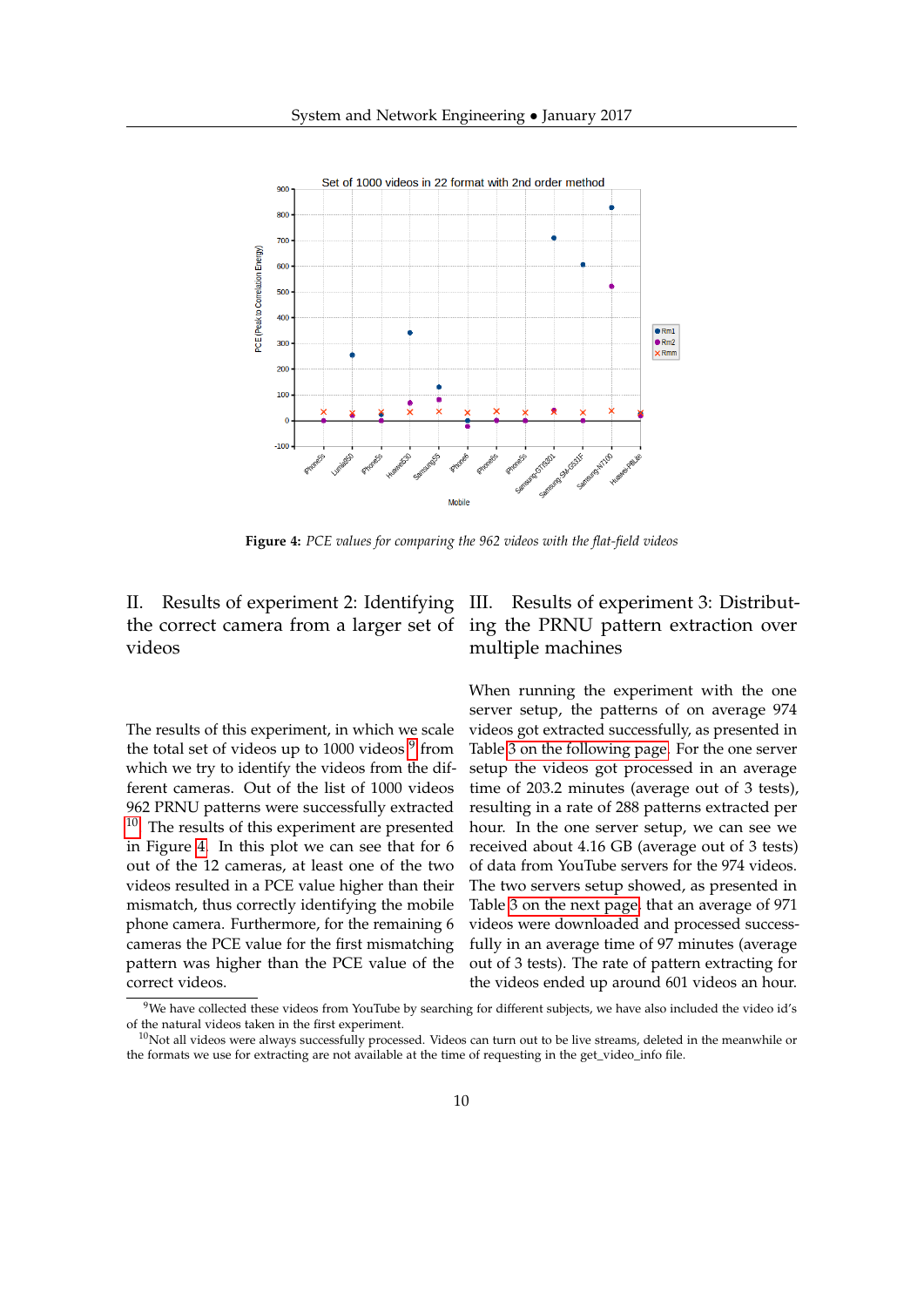<span id="page-10-0"></span>

| Measure (Avg. of 3)    |       | 1 server $\vert$ 2 servers |
|------------------------|-------|----------------------------|
| Successfully processed |       |                            |
| videos                 | 974.3 | 971                        |
| Time (minutes)         | 203.2 | 97                         |
| Videos/hour            | 288   | 601                        |

**Table 3:** *1 server setup compared with the 2 server setup. Average out of 3 tests for each setup.*

## VII. Discussion

In this section we are going to discuss the results from the three experiments.

# I. Discussion of experiment 1: Testing video formats and extraction methods

The results of the first part of this experiment showed that the lower the resolution of the compared videos is, the less it is possible to correctly identify the matching camera. In the case of low resolution videos  $^{11}$  $^{11}$  $^{11}$ , presented in Figure [1 on](#page-7-1) [page 8](#page-7-1) the first mismatching pattern is giving higher PCE values than the two matching patterns in most cases.

For this reason we have excluded the low resolution video formats (Itag 36, 18 and 17) from the experiment at that point and moved on to testing the PRNU extraction methods implemented in PRNU Compare software.

In the plot shown in Figure [2 on page 9](#page-8-0) we see that most of the cameras gave high PCE values for the matching patterns, yet low PCE values for the first mismatching pattern. That indicates that for some cameras we can correctly link videos to the originating camera. Nevertheless, the results for a number of the cameras showed that linking videos to their originating cameras is not possible (i.e. with the iPhone mobiles' cameras). We have noticed in the results that the 4th order method gave matches that are close to those given by the 2nd order method, yet the 2nd order method gave higher matches. The results of comparing PRNU patterns extracted with other methods than the 2nd order method can be found in the appendix.

While the 2nd order method, yielded high matches for a number of cameras, the two Wavelet methods <sup>[12](#page-10-2)</sup> yielded less correct matches. That can be seen clearly in Figure [3 on page 9](#page-8-1) where we show a plot of the Duabechies method.

# II. Discussion of experiment 2: Identifying the correct camera from a larger set of videos

Results from this experiment show that it is still possible to match the videos with their originating cameras. In the results of the first experiment, we saw that the PCE values of mismatching patterns were not much higher than 10. In this experiment, we see that if the total set of videos is bigger the chances of higher mismatch values increase. Mismatch values in this experiment could go up to values above 40.

# III. Discussion of experiment 3: Distributing the PRNU pattern extraction over multiple machines

A point of notice in the third experiment is that the average number of videos processed per hour with the two server setup is more than double the rate at which the videos get processed with the one server setup. The expectation for this experiment, was to have a rate at which the videos get processed faster than the one server setup but less than double. However, one of the servers runs the database and has to store the pattern files. In the two server setup, one of the machines uses the database from the master server to request video ids for processing and storing additional information like the resolution and extraction method. Additionally all the pattern files get sent to the master server. Thus the

<span id="page-10-1"></span><sup>&</sup>lt;sup>11</sup>The itag 17 represents the resolution  $176 \times 144$ 

<span id="page-10-2"></span> $12$ Wavelet Coiflet and Wavelet Daubechies in the way the are implemented in PRNU Compare software.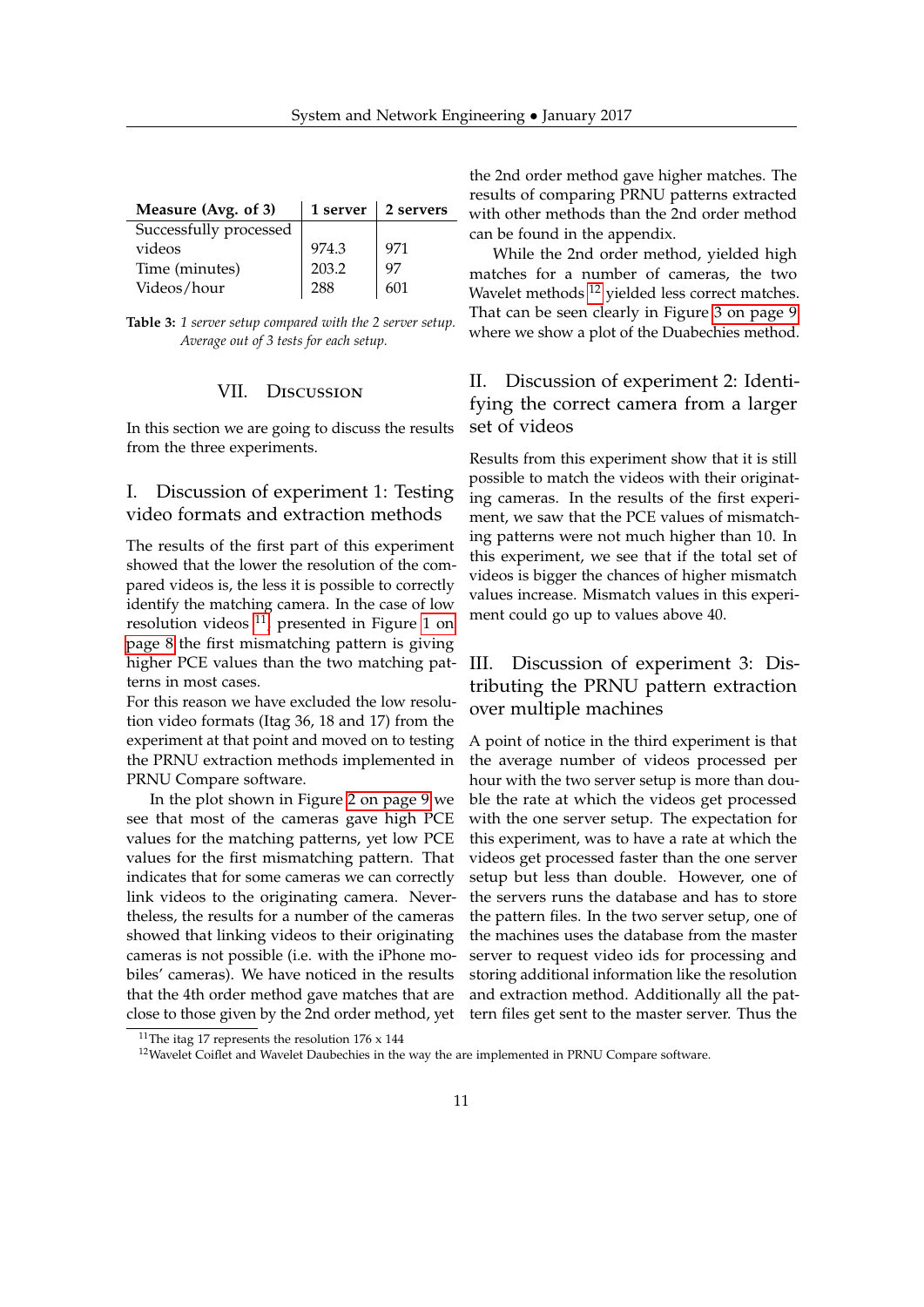master server might have less resources available for extracting the PRNU patterns, which might explain the rate of videos processed an hour is more than doubled in the two server setup.

From certain videos the PRNU pattern could not be extracted due to various reasons; such as the video being removed from YouTube in the meanwhile, the video id belonging to a livestream or that non of the itag formats we used in the experiment are available for the specific videos. Using the two server setup, it was possible to speed up the process of downloading and extracting the PRNU patterns from the videos in our test set. For the two server test, the same set of videos used to test the 1 server configuration. Just like the 1 server setup, we ran the test of the two server setup three times and averaged the results. This is a rate which is more than twice as fast as we measured for the one server setup.

## VIII. CONCLUSIONS

Results from the experiments show that it is possible, for videos made with certain types of mobile phone cameras, to extract PRNU patterns from YouTube videos and find a correlation with their matching camera. However the success of this is dependent on the type of mobile phone camera. The Itag 22 format (1280  $\times$  720), the highest resolution we tested, combined with the 2nd order (FSTV) filter as currently implemented in the PRNU Compare software, gives the most correct correlations at this moment in time. It can also be concluded that the process of downloading videos from YouTube and extracting the PRNU pattern can be automated. In the process, it has proven possible to limit the amount of data transferred by downloading a segment of the video. Additionally it is demonstrated that it is possible to distribute the process of PRNU pattern extraction in order to speed up the process of PRNU pattern extraction for larger sets of videos.

## IX. Future Work

Within this experiment the pattern extraction was distributed over multiple servers. However, the matching of the patterns against the flat-field patterns takes place on a single machine. For future work it might be interesting to research the distributing of this process. Furthermore it would be interesting to perform the tests with more different devices and perhaps a multiple for each device. Finally the indexing and fast search of the PRNU Patterns might be a topic of interest for future work.

## X. Acknowledgements

We would like to thank the Netherlands Forensic Institute for providing us with the PRNU Compare software for this experiment. Additionally we would like to thank Zeno Geradts for supervising the project.

## **REFERENCES**

- <span id="page-11-0"></span>[1] Statistic Brain Research Institute. Youtube company statistics. [http://www.statisticbrain.com/](http://www.statisticbrain.com/youtube-statistics/) [youtube-statistics/](http://www.statisticbrain.com/youtube-statistics/), 2016. URL [http://www.statisticbrain.com/](http://www.statisticbrain.com/youtube-statistics/) [youtube-statistics/](http://www.statisticbrain.com/youtube-statistics/).
- <span id="page-11-1"></span>[2] Wiger Van Houten and Zeno Geradts. Using sensor noise to identify low resolution compressed videos from youtube. In *International Workshop on Computational Forensics*, pages 104–115. Springer, 2009.
- <span id="page-11-3"></span>[3] Jan Lukas, Jessica Fridrich, and Miroslav Goljan. Digital camera identification from sensor pattern noise. *IEEE Transactions on Information Forensics and Security*, 1(2):205– 214, 2006.
- <span id="page-11-2"></span>[4] Yannick Scheelen and Jop van der Lelie. Camera identification on youtube.
- <span id="page-11-4"></span>[5] G Chierchia, S Parrilli, G Poggi, L Verdoliva, and C Sansone. Prnu-based detection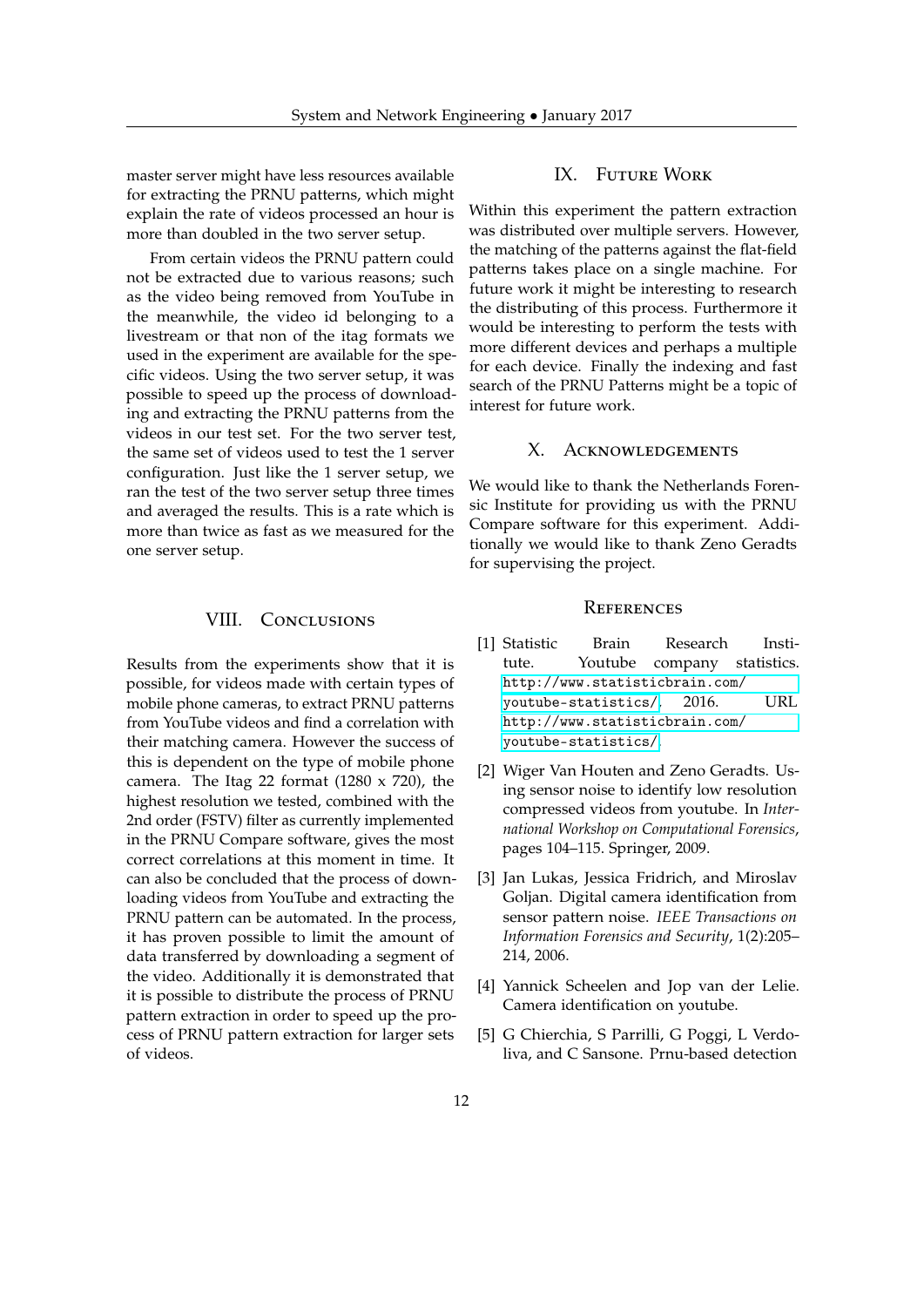of small-size image forgeries. In *Digital Signal Processing (DSP), 2011 17th International Conference on*, pages 1–6. IEEE, 2011.

- <span id="page-12-0"></span>[6] Floris Gisolf, Anwar Malgoezar, Teun Baar, and Zeno Geradts. Improving source camera identification using a simplified total variation based noise removal algorithm. *Digital Investigation*, 10(3):207–214, 2013.
- <span id="page-12-1"></span>[7] Wiger van Houten and Zeno Geradts. Using anisotropic diffusion for efficient extraction of sensor noise in camera identification. *Journal of forensic sciences*, 57(2):521– 527, 2012.
- <span id="page-12-2"></span>[8] Alan J Cooper. Improved photo response non-uniformity (prnu) based source camera identification. *Forensic science international*, 226(1):132–141, 2013.
- <span id="page-12-3"></span>[9] Miroslav Goljan. Digital camera identification from images–estimating false acceptance probability. In *International Workshop on Digital Watermarking*, pages 454–468. Springer, 2008.
- <span id="page-12-4"></span>[10] Floris Gisolf. Student id: 5600464 36 ec 6 februari 2012–6 july 2012 msc in forensic science. 2012.
- <span id="page-12-5"></span>[11] Teun Baar, Wiger van Houten, and Zeno J. M. H. Geradts. Camera identification by grouping images from database, based on shared noise patterns. *CoRR*, abs/1207.2641, 2012. URL [http://arxiv.org/abs/1207.](http://arxiv.org/abs/1207.2641) [2641](http://arxiv.org/abs/1207.2641).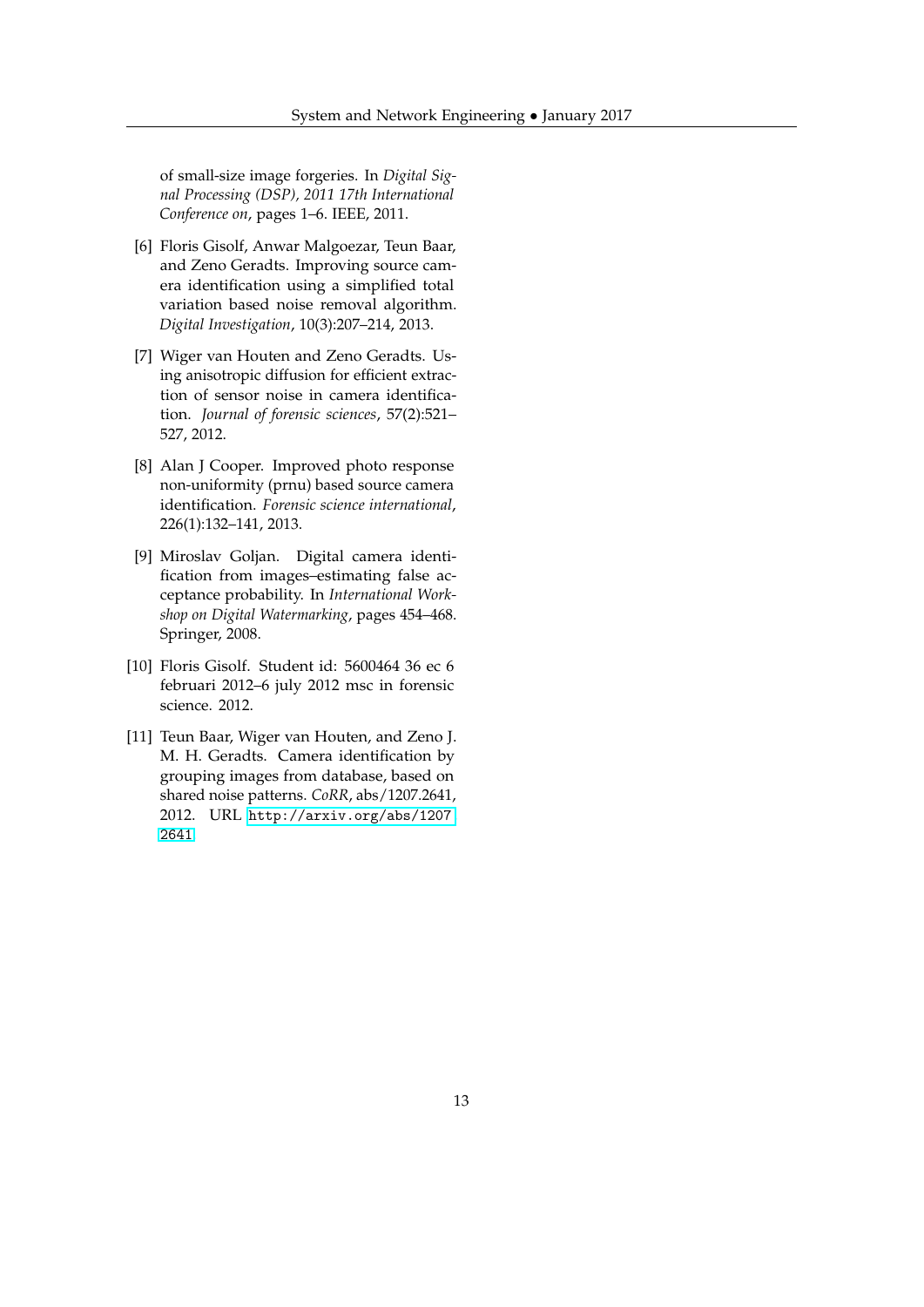| Mobile phone           | $\rho m1$   | $\rho m2$   | pmm      |
|------------------------|-------------|-------------|----------|
| 1. Apple Iphone 5s     | $-0.177129$ | 0.401102    | 3.773802 |
| 2. Microsoft Lumia 950 | $-0.175443$ | $-1.579272$ | 3.395653 |
| 3. Apple Iphone 5s     | 0.122929    | $-0.707257$ | 5.183939 |
| 4. Huawei Y530         | 3.017369    | 0.215268    | 1.836242 |
| 5. Samsung S5          | 1.513014    | $-0.940633$ | 4.961946 |
| 6. Apple Iphone 6      | 4.500314    | $-0.152984$ | 1.870462 |
| 7. Apple Iphone 6s     | 1.389558    | $-0.026348$ | 2.286574 |
| 8. Apple Iphone 5s     | $-0.514208$ | 1.402262    | 2.29726  |
| 9. Samsung GTI9301     | 6.225871    | 0.581295    | 2.04757  |
| 10. Samsung SM-G531F   | 0.000509    | $-0.382002$ | 2.263757 |
| 11. Samsung Note 2     | 1.468258    | $-1.114662$ | 3.302357 |
| 12. Huawei P8 Lite     | 1.697553    | $-1.13193$  | 2.815413 |

# A. Appendix

**Table 4:** *Itag 17 format with 2nd order (FSTV) filter*

| Mobile phone           | $\rho m1$  | $\rho m2$   | $\rho$ <i>mm</i> |
|------------------------|------------|-------------|------------------|
| 1. Apple Iphone 5s     | 3.34338    | 0.2548      | 8.43965          |
| 2. Microsoft Lumia 950 | 9.903549   | 2.95854     | 2.194641         |
| 3. Apple Iphone 5s     | 1.278622   | $-4.504052$ | 8.296134         |
| 4. Huawei Y530         | 4.488281   | 1.830243    | 4.488223         |
| 5. Samsung S5          | 7.975279   | 0.106543    | 4.569173         |
| 6. Apple Iphone 6      | 8.795529   | 0.416817    | 6.039873         |
| 7. Apple Iphone 6s     | 0.431319   | 0.018963    | 4.215653         |
| 8. Apple Iphone 5s     | 0.000995   | $-0.218826$ | 2.9229921        |
| 9. Samsung GTI9301     | 101.031067 | $-0.225542$ | 6.620474         |
| 10. Samsung SM-G531F   | 16.907707  | 0.180126    | 5.267784         |
| 11. Samsung Note 2     | 21.78717   | 0.44343     | 2.17736          |
| 12. Huawei P8 Lite     | 7.109772   | 6.211234    | 2.95071          |

**Table 5:** *Itag 36 format with 2nd order (FSTV) filter*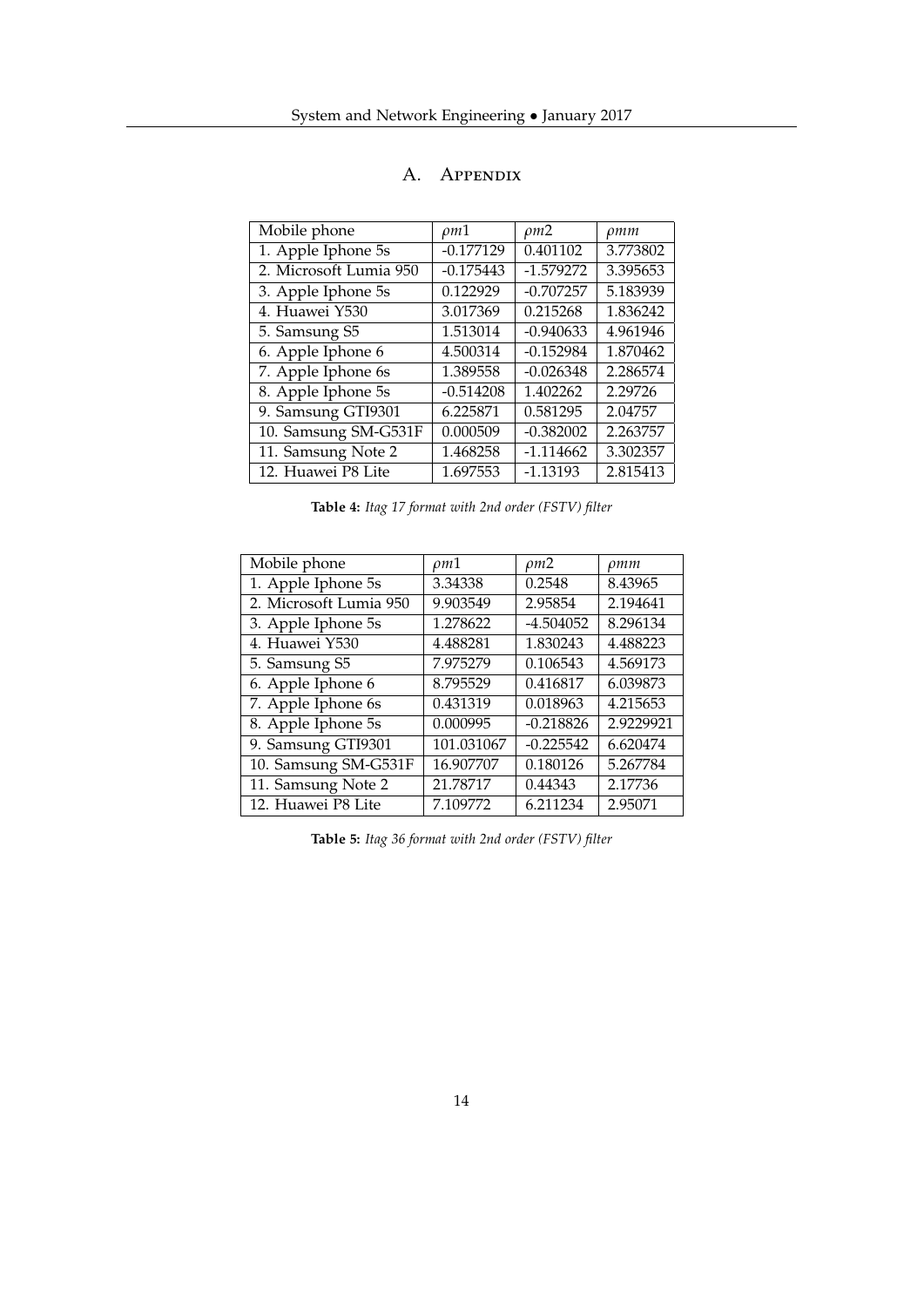| Mobile phone           | $\rho m1$  | $\rho m2$   | pmm      |
|------------------------|------------|-------------|----------|
| 1. Apple Iphone 5s     | 6.202249   | 0.006859    | 1.493879 |
| 2. Microsoft Lumia 950 | 8.6815     | 4.632438    | 6.879198 |
| 3. Apple Iphone 5s     | 1.510593   | $-1.72916$  | 1.281656 |
| 4. Huawei Y530         | 7.338791   | 0.467483    | 1.930481 |
| 5. Samsung S5          | 10.599456  | 7.497791    | 4.655661 |
| 6. Apple Iphone 6      | 1.831168   | $-0.173506$ | 3.182783 |
| 7. Apple Iphone 6s     | 0.000041   | $-0.025312$ | 6.221945 |
| 8. Apple Iphone 5s     | 4.277181   | $-0.472199$ | 2.407648 |
| 9. Samsung GTI9301     | 110.452377 | 3.19986     | 3.6513   |
| 10. Samsung SM-G531F   | 42.35508   | 1.274687    | 5.795496 |
| 11. Samsung Note 2     | 61.931297  | 12.701159   | 4.719409 |
| 12. Huawei P8 Lite     | 15.888545  | 1.246686    | 3.297715 |

**Table 6:** *Itag 18 format with 2nd order (FSTV) filter*

| Mobile phone           | $\rho m1$   | $\rho m2$   | $\rho$ mm |
|------------------------|-------------|-------------|-----------|
| 1. Apple Iphone 5s     | 0.145145    | $-0.275735$ | 2.792469  |
| 2. Microsoft Lumia 950 | 197.514832  | 171.500107  | 2.125504  |
| 3. Apple Iphone 5s     | 1.654127    | 1.438749    | 3.83806   |
| 4. Huawei Y530         | 320.819855  | 90.433739   | 3.550675  |
| 5. Samsung S5          | 141.668884  | 86.725296   | 9.756674  |
| 6. Apple Iphone 6      | $-0.072351$ | $-1.368708$ | 1.576358  |
| 7. Apple Iphone 6s     | 2.199716    | 0.157972    | 3.519242  |
| 8. Apple Iphone 5s     | 0.230641    | $-0.166466$ | 1.576358  |
| 9. Samsung GTI9301     | 4237.684082 | 46.260273   | 9.040846  |
| 10. Samsung SM-G531F   | 596.160645  | $-0.021758$ | 3.468436  |
| 11. Samsung Note 2     | 833.377563  | 536.378357  | 5.052656  |
| 12. Huawei P8 Lite     | 72.100372   | 30.47897    | 6.04894   |

**Table 7:** *Itag 22 format with 2nd order filter*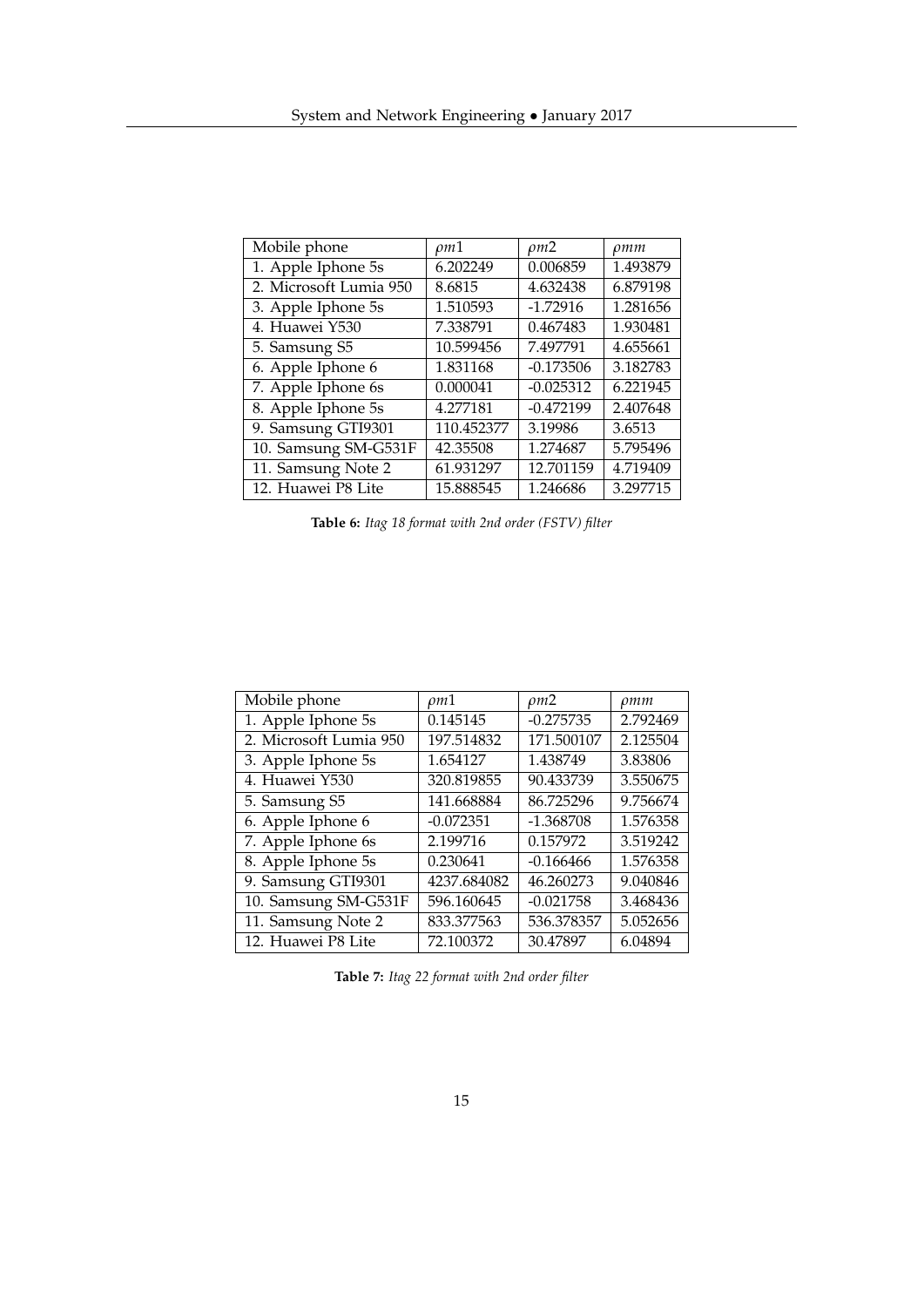| Mobile phone           | $\rho m1$   | $\rho m2$   | $\rho$ mm |
|------------------------|-------------|-------------|-----------|
| 1. Apple Iphone 5s     | $-0.007655$ | $-0.177742$ | 4.060404  |
| 2. Microsoft Lumia 950 | 131.665619  | 127.012032  | 2.402721  |
| 3. Apple Iphone 5s     | 7.009462    | 0.197778    | 1.984898  |
| 4. Huawei Y530         | 311.620087  | 87.657043   | 2.970427  |
| 5. Samsung S5          | 82.196548   | 73.240982   | 4.761385  |
| 6. Apple Iphone 6      | 0.211762    | 0.004098    | 1.423713  |
| 7. Apple Iphone 6s     | 1.045292    | 0.018497    | 2.237353  |
| 8. Apple Iphone 5s     | 0.273609    | $-0.179469$ | 1.996719  |
| 9. Samsung GTI9301     | 1425.912354 | 40.242451   | 9.248312  |
| 10. Samsung SM-G531F   | 319.826385  | $-0.081802$ | 4.794073  |
| 11. Samsung Note 2     | 259.504517  | 183.552246  | 2.514012  |
| 12. Huawei P8 Lite     | 26.853085   | 5.053776    | 4.097392  |

**Table 8:** *Itag 22 format with 4th order filter*

| Mobile phone           | ρm1         | $\rho m2$     | $\rho$ mm   |
|------------------------|-------------|---------------|-------------|
| 1. Apple Iphone 5s     | 71.464409   | $-65.574638$  | 323.76297   |
| 2. Microsoft Lumia 950 | 1883.948486 | 739.239197    | 1789.522827 |
| 3. Apple Iphone 5s     | 38.975536   | -577.012756   | 3482.82251  |
| 4. Huawei Y530         | 521.487183  | $-108.956558$ | 3230.001465 |
| 5. Samsung S5          | 402.668549  | $-5.669655$   | 495.675171  |
| 6. Apple Iphone 6      | 9.98511     | $-1.136031$   | 149.016724  |
| 7. Apple Iphone 6s     | 336.165955  | -48.495636    | 633.075867  |
| 8. Apple Iphone 5s     | 262.377716  | 1.13964       | 5704.317871 |
| 9. Samsung GTI9301     | 5258.844727 | $-25.617983$  | 2045.573835 |
| 10. Samsung SM-G531F   | 129.556442  | 14.474392     | 166.177322  |
| 11. Samsung Note 2     | 476.210541  | 141.615631    | 2704.412598 |
| 12. Huawei P8 Lite     | 22.991848   | $-20.66033$   | 691.578369  |

**Table 9:** *Itag 22 format with Coiflet filter*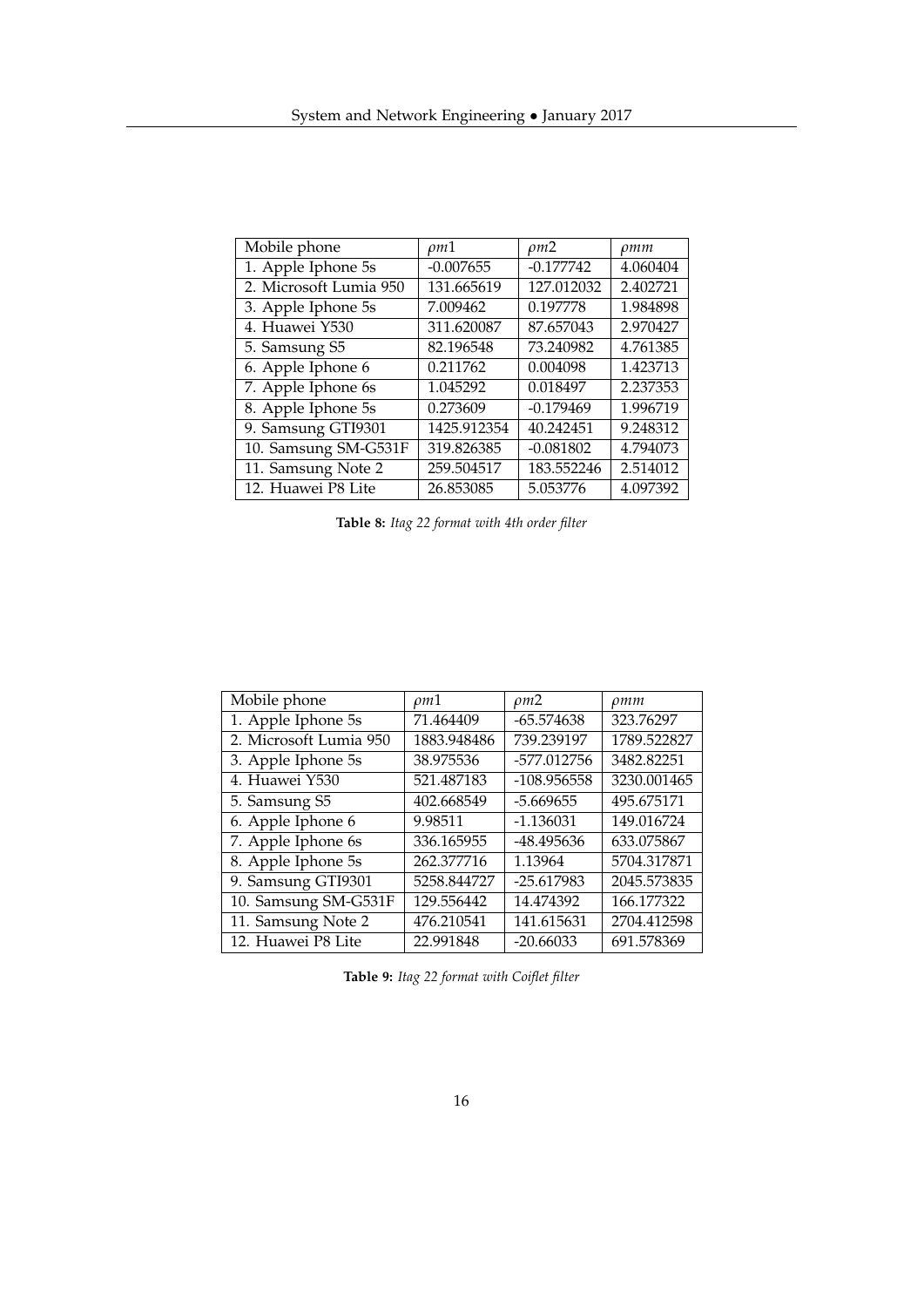| Mobile phone           | $\rho m1$   | $\rho m2$   | pmm         |
|------------------------|-------------|-------------|-------------|
| 1. Apple Iphone 5s     | 199.967514  | -28.097988  | 114.643532  |
| 2. Microsoft Lumia 950 | 1412.478394 | 272.581665  | 913.896606  |
| 3. Apple Iphone 5s     | 93.188461   | -104.270889 | 789.3797    |
| 4. Huawei Y530         | 206.852509  | $-5.548405$ | 1565.675293 |
| 5. Samsung S5          | 182.858932  | 4.945631    | 167.52092   |
| 6. Apple Iphone 6      | 24.318363   | 15.528453   | 74.66848    |
| 7. Apple Iphone 6s     | 237.758667  | $-1.705553$ | 790.57373   |
| 8. Apple Iphone 5s     | 128.020248  | 26.211637   | 2114.861572 |
| 9. Samsung GTI9301     | 4049.134521 | $-2.992535$ | 1276.855103 |
| 10. Samsung SM-G531F   | 286.575348  | 4.034087    | 157.957336  |
| 11. Samsung Note 2     | 313.225067  | 129.451965  | 789.688782  |
| 12. Huawei P8 Lite     | -84.045197  | -552.218628 | 512.134521  |

**Table 10:** *Itag 22 format with Daubechies filter*

| Mobile phone           | $\rho m1$   | $\rho m2$     | $\rho$ mm |
|------------------------|-------------|---------------|-----------|
| 1. Apple Iphone 5s     | 0.120625384 | $-0.19932938$ | 34.676517 |
| 2. Microsoft Lumia 950 | 255.418015  | 20.539165     | 30.340464 |
| 3. Apple Iphone 5s     | 24.637943   | 0.06275389    | 33.953735 |
| 4. Huawei Y530         | 341.71475   | 69.018105     | 33.69216  |
| 5. Samsung S5          | 130.32199   | 82.029434     | 36.10736  |
| 6. Apple Iphone 6      | 0.14599928  | $-22.364832$  | 31.247087 |
| 7. Apple Iphone 6S     | 1.1176726   | 0.92868745    | 37.313114 |
| 8. Apple Iphone 5S     | 0.58487904  | $-0.06048749$ | 31.47116  |
| 9. Samsung GTI9301     | 711.0564    | 40.74926      | 34.070354 |
| 10. Samsung SM-G531F   | 606.14417   | 0.08128629    | 31.981623 |
| 11. Samsung Note 2     | 828.44196   | 522.95123     | 38.41599  |
| 12. Huawei P8 Lite     | 25.972715   | 18.742098     | 30.639076 |

**Table 11:** *Results of 1000 videos with 2nd order filter, itag 22, 30 seconds analyzed per downloaded video*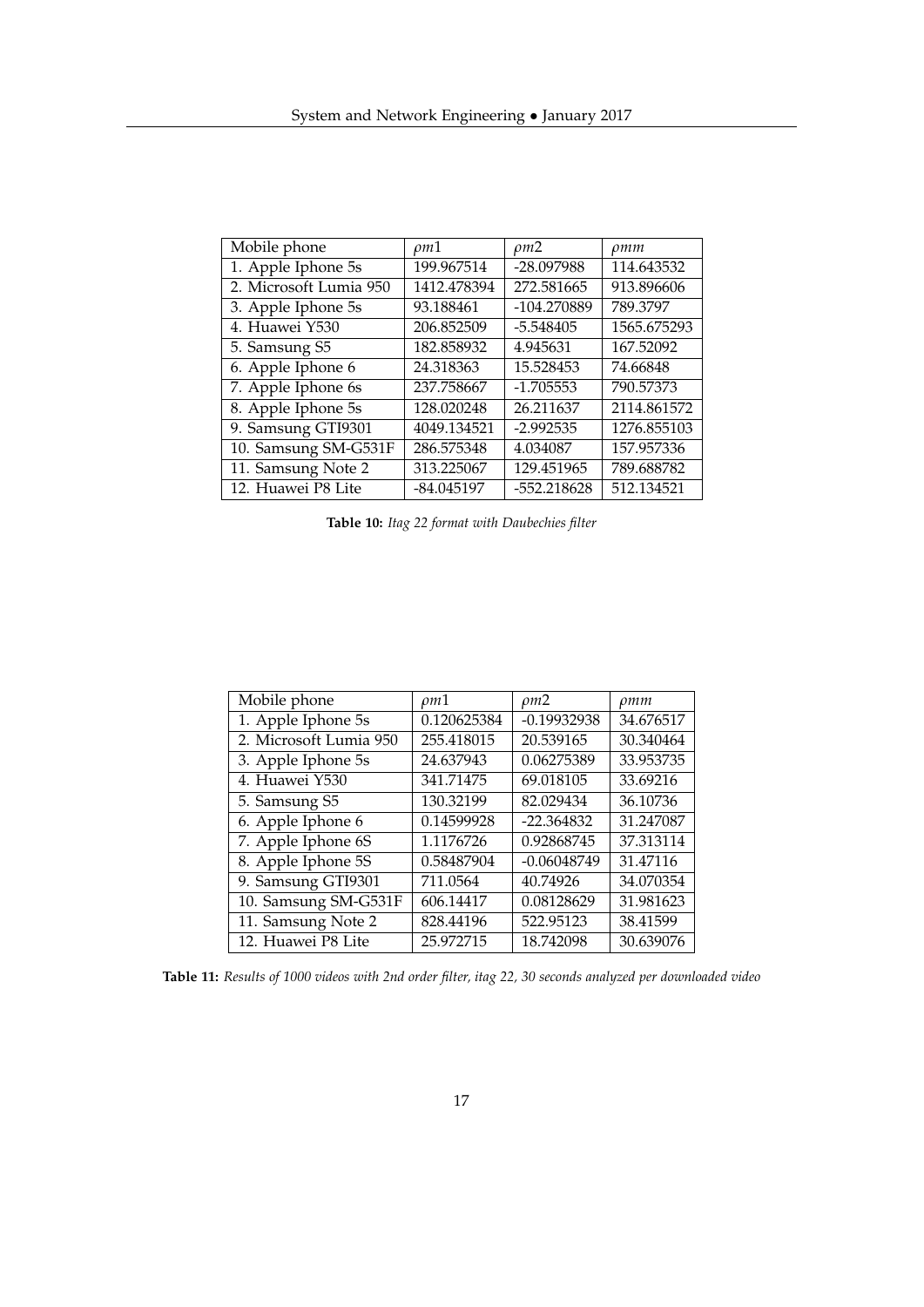| Mobile phone           | $\rho m1$     | $\rho m2$    | $\rho$ mm |
|------------------------|---------------|--------------|-----------|
| 1. Apple Iphone 5s     | 20.49686      | 0.48957378   | 35.357864 |
| 2. Microsoft Lumia 950 | 99.13967      | $-28.724852$ | 30.192146 |
| 3. Apple Iphone 5s     | $-0.19546966$ | 0.25030282   | 30.065182 |
| 4. Huawei Y530         | 23.832335     | -25.778994   | 38.79837  |
| 5. Samsung S5          | 19.57411      | $-31.101841$ | 32.05532  |
| 6. Apple Iphone 6      | $-22.364832$  | 0.046843186  | 33.034157 |
| 7. Apple Iphone 6s     | 1.1813881     | 0.03744992   | 34.886024 |
| 8. Apple Iphone 5s     | 1.8863258     | 0.7486062    | 30.697187 |
| 9. Samsung GTI9301     | 1408.4209     | 19.690107    | 45.514305 |
| 10. Samsung SM-G531F   | 252.10266     | 18.53082     | 32.14834  |
| 11. Samsung Note 2     | 465.95117     | 23.588686    | 36.34564  |
| 12. Huawei P8 Lite     | 48.888634     | 10.357987    | 30.504707 |

**Table 12:** *Results of 1000 videos with 2nd order filter, itag 22, 10 seconds analyzed per downloaded video*



**Figure 5:** *PCE values for the 12 cameras' videos in format 18 with 2nd Order PRNU extraction method*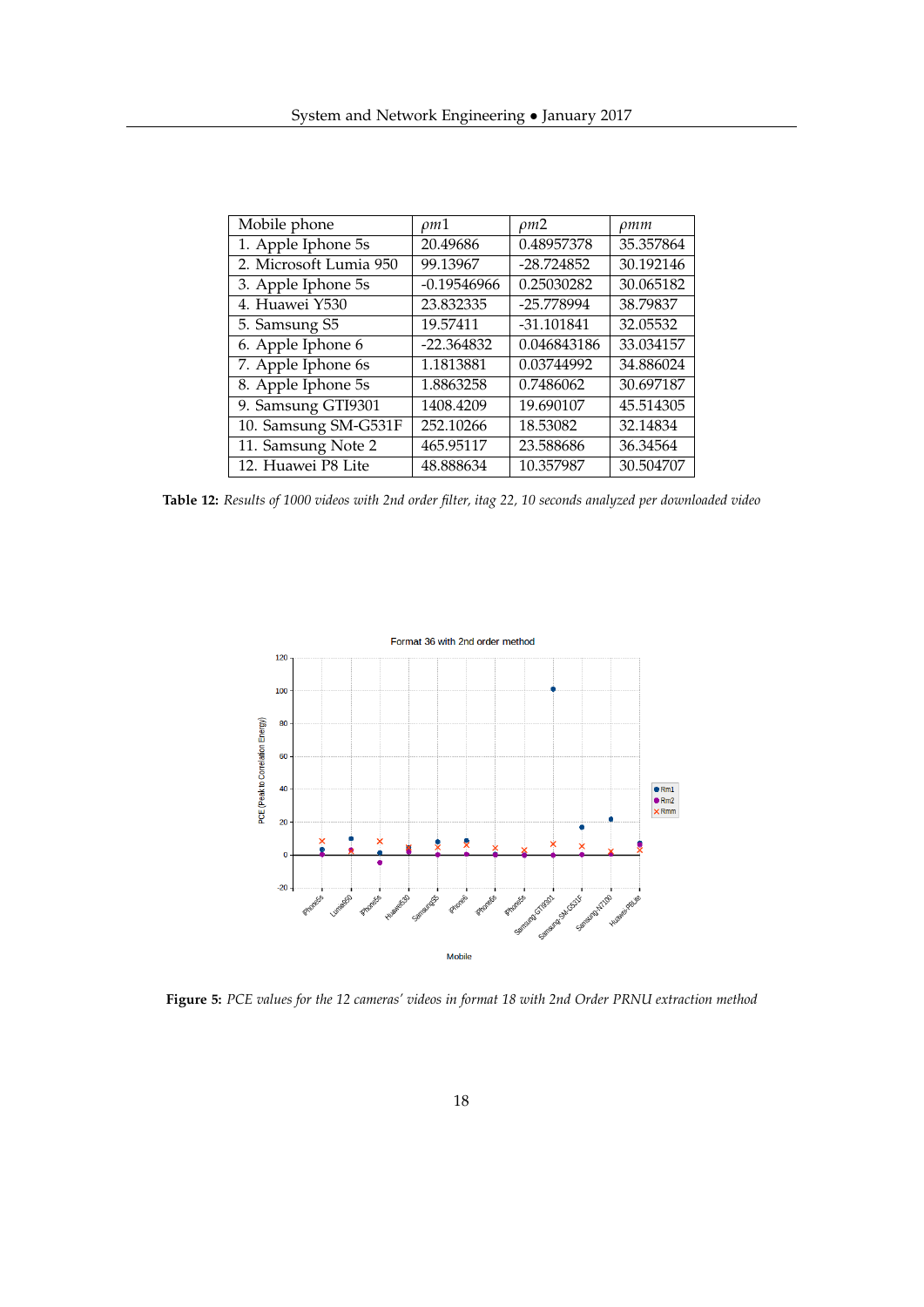

**Figure 6:** *PCE values for the 12 cameras' videos in format 36 with 2nd Order PRNU extraction method*



**Figure 7:** *PCE values for the 12 cameras' videos in format 22 with 4nd Order PRNU extraction method*